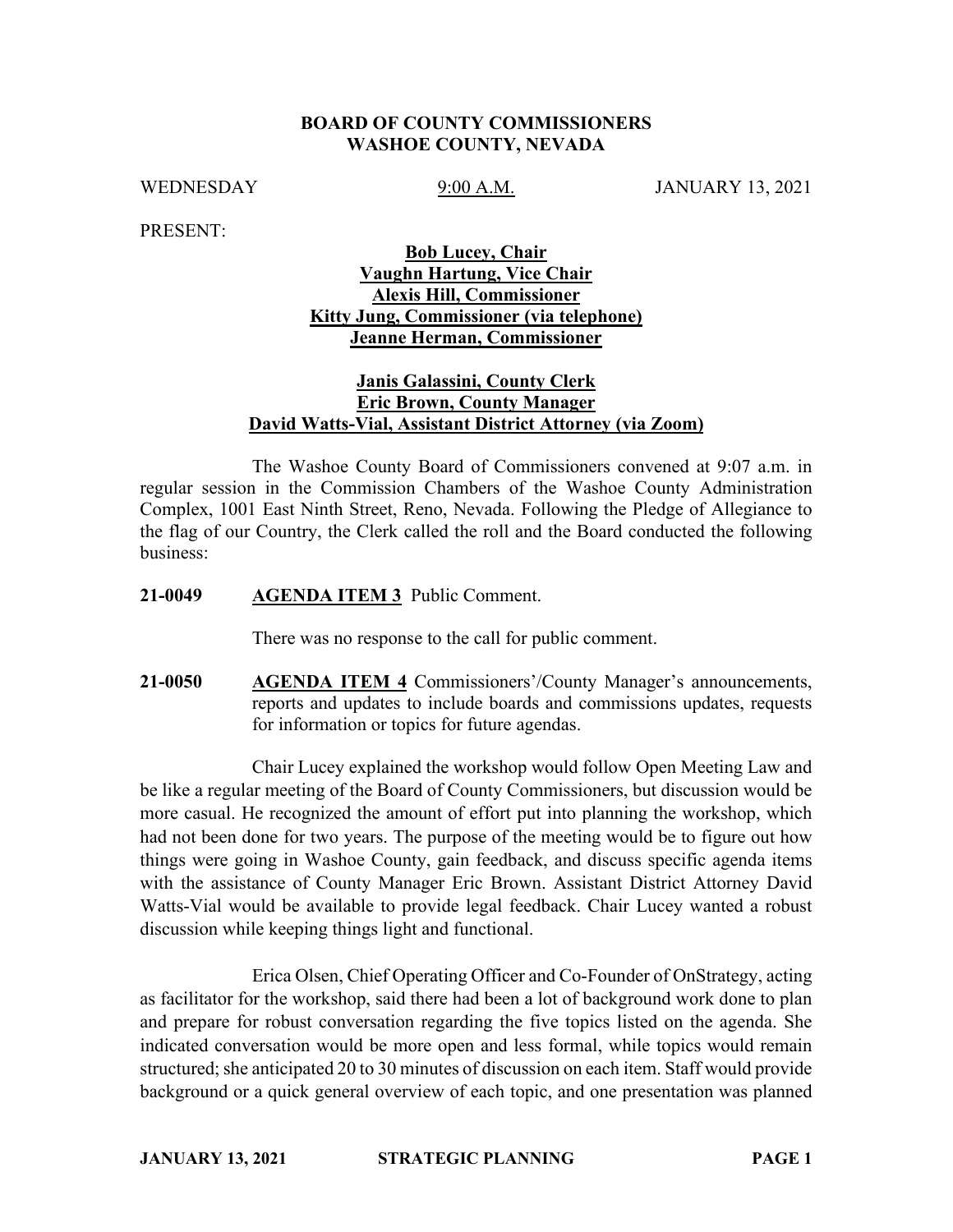on the budget. The rest of the meeting would consist of broader conversation and questions. She reviewed the topics of discussion and indicated she would use many of the slides shown during the meeting to take notes and help facilitate conversation.

> **AGENDA ITEM 5** Strategic Planning Discussion: The purpose of the Strategic Planning Workshop is to discuss and possibly give direction regarding strategic objectives for the current Fiscal Year 2021 and possible Fiscal Year 2022 objectives of the Washoe County Commission, which may include, but not be limited to review, discussion and possible direction to staff regarding:

## **21-0051 5.A. Strategic Direction #1**: Homelessness and the County's role.

County Manager Eric Brown conducted a PowerPoint presentation, a copy of which was placed on file with the Clerk. The presentation included slides with the following titles: Board of County Commissioners 2021 Annual Workshop; Outcomes & Discussion Flow; Materials & Guidelines; Strategic Topic #1 Homelessness & the County's Role; Regional Homeless Services Summary (2 pages); Regional Emergency Shelter Operational Expenses; and Discussion.

Mr. Brown thanked Senior Management Analyst Dana Searcy and Assistant County Manager Kate Thomas for their work over the past year in chronicling services offered for homeless populations in Washoe County, and for interviewing providers to find out how the programs received funding and how they operated. Some programs were municipal, some were charitable, and others were State licensed. Staff had worked to identify elements governed or sponsored by the County, the Cities of Reno or Sparks, or other institutions.

Mr. Brown said the Board was familiar with the work being done at Our Place, as Washoe County had invested more than \$15 million in the project. The Community Assistance Center (CAC) was governed by the City of Reno through an interlocal agreement with the City of Sparks, Washoe County, and the Department of Housing and Urban Development (HUD) acting as funding sources. Regarding specialty shelters, Mr. Brown said County staff had learned a lot of activity was not being coordinated with other municipalities, and this was an opportunity for improvement. Similarly, while some managed care plans covered housing for members of the homeless population, coordination with the government agencies working on housing was not always achieved.

Mr. Brown explained entities responsible for sheltering and rehabilitating the homeless populations in a region were part of the HUD Continuum of Care (CoC). These entities generally kept databases to track homeless population numbers, including the number of individuals who successfully found shelter and those who were chronically homeless. The HUD database and Homeless Management Information Systems (HMIS) software were utilized by HUD-funded recipients to track homeless populations, but only individuals who obtained services through government facilities were currently being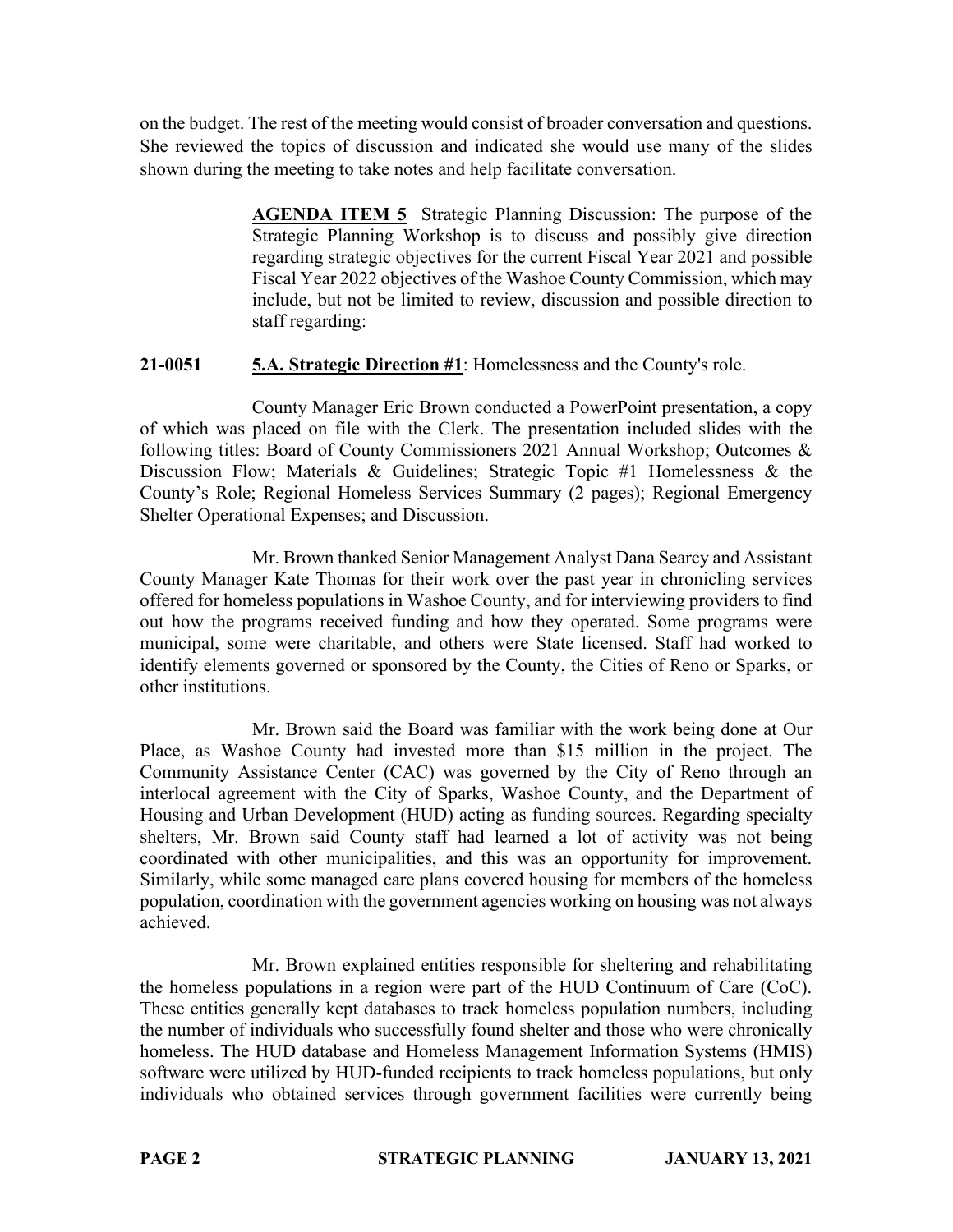tracked by those systems. Other entities serving the homeless populations did not have access to HMIS, so their data were not being included in the region's totals. This challenge was a reason why many advocated for centralizing tracking efforts.

Mr. Brown noted the Cities of Reno and Sparks received significant Community Development Block Grant (CDBG) monies for many purposes, including homelessness services, but Washoe County did not currently have access to that funding. The housing authorities, HUD, and other local agencies were regionally focused on assisting the community with both affordable housing and homelessness; within the County, the Rural Housing Authority and the Reno-Sparks Indian Housing Authority were the primary recipients of government housing funds. Bridge and transitional housing programs such as Crossroads, the Village on Sage Street, and HopeSprings were run by nonprofit and philanthropic organizations, and Mr. Brown thought there were opportunities for better coordination as well as a greater involvement of health plans who understood how to manage Medicaid populations. There were also State-licensed facilities supporting populations with specific needs, such as substance addiction, mental health issues, or individuals in group homes; these facilities received funds from Washoe County, the Cities of Reno and Sparks, HUD, insurance and Medicaid reimbursements for services, and other private sources. He opined all aspects involved in the delivery of homelessness services across the region should be considered as a whole.

Mr. Brown discussed Washoe County's current role with community shelters and transitional housing. At the recent concurrent meeting, the municipalities had entered into an agreement to work on a men's shelter with the understanding that Our Place would continue to be governed by the County. He wondered whether there might be benefits in combining elements of bridge or transitional housing. The jurisdictions' managers had discussed the possibility of a new interlocal agreement to combine services currently offered through Our Place and other community programs. Mr. Brown thought doing so might help focus and standardize service delivery across the region, particularly counseling and case management. Built for Zero's studies also indicated shelters were only part of the bigger picture, and wraparound services were also needed.

Mr. Brown described his first visit to the CAC and his impression that the region was not paying enough attention to case management, adding individuals would not be able to get the help they needed if proper case management ratios were not funded. He acknowledged entities had been faced with increased funding needs over the past year, and that was at the top of the priority list.

Mr. Brown discussed the Fiscal Year (FY) 2020-2021 interlocal agreement. In a subsequent funding request through the Board of County Commissioners (BCC), Washoe County anticipated \$6.9 million in FY21 expenses as a result of the many expansions since the pandemic began. He suspected additional expenses would arise before the pandemic ended, but he also believed more efficiency could be achieved if the different entities worked to be less siloed as they managed operations.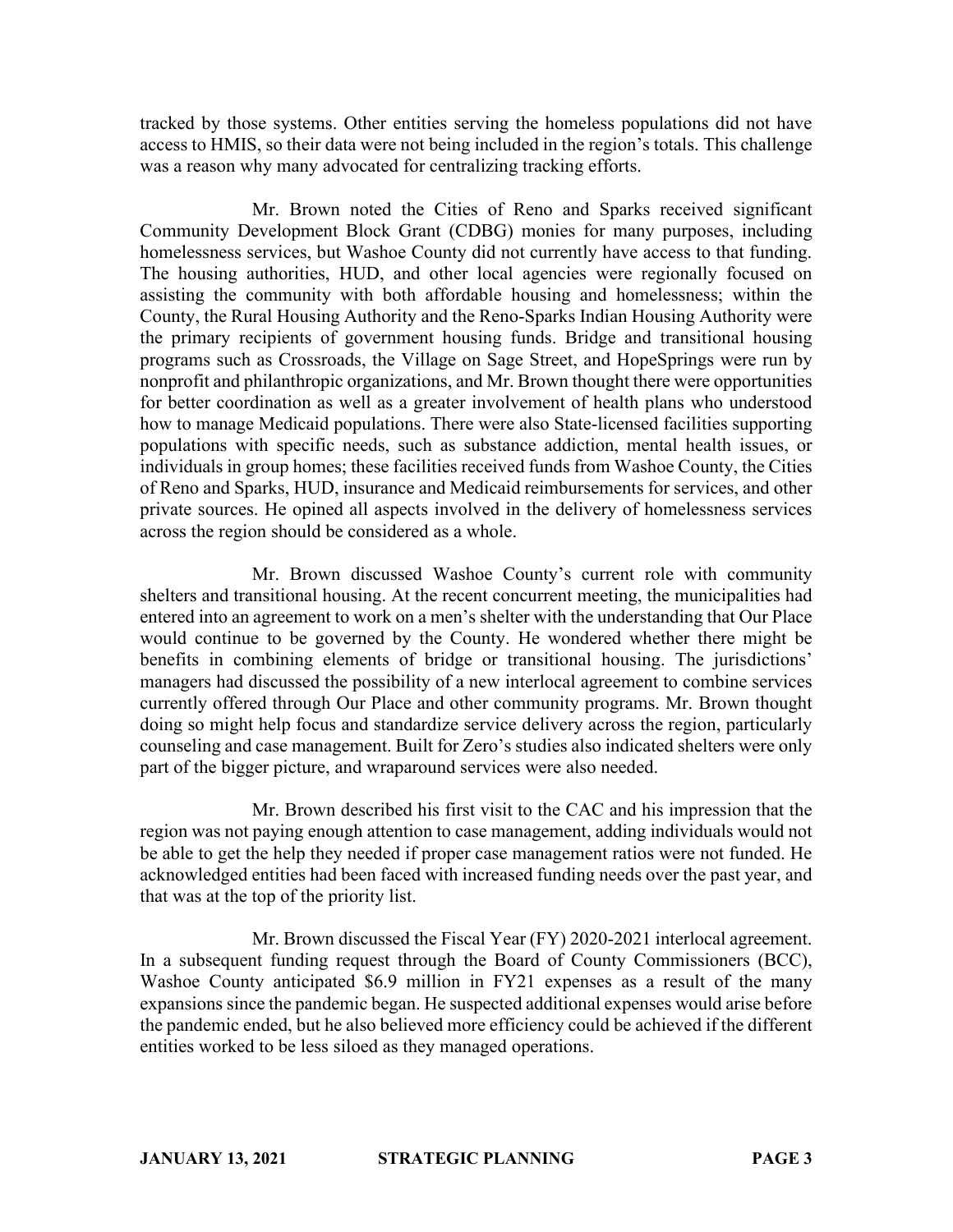Erica Olsen, Chief Operating Officer and Co-Founder of OnStrategy, acting as facilitator for the workshop, clarified staff's question for the Board was whether the County's role regarding homelessness services in the region should change and, if so, what those changes might look like.

Chair Lucey wanted to know whether the County could also apply for block grants for community development or homelessness. He said the issue with the County taking over the CoC was not real estate but staffing and funding. He was not sure Washoe County had the staff or capability to manage everything all together. He felt the current system was broken in that different entities handled triage and transitional housing and acknowledged the need to see it handled by one entity. He noted Clark County relied on insurance to help fund various projects including building housing and purchasing hotels. He wondered whether this could be a way to bolster Washoe County's funding and offset some expenses. He acknowledged the County had always been the largest provider of funding for homelessness services in interlocal agreements, but it had not taken on a full management role in the past. Managing these services could be a headache, but if the County had to spend the money, it should also manage those assets. With the most recent \$8.1 million expenditure for FY21, he said, the new Sage Street men's shelter was acquired, which would soon be known as the Nevada Cares campus. The Chair hoped expenses might be lower in the future but acknowledged they could remain a heavy burden. He mentioned a lack of a consistent, cohesive effort to unify and build homelessness programs in the region, and a lack of communication resulting from the municipalities' disagreements as to who would do what, rather than a focus on providing services.

Vice Chair Hartung noted the Community Homelessness Advisory Board (CHAB) had also discussed coordination of services. He asked whether it would make sense to have one Board to oversee things, similar to the Truckee Meadows Water Authority, which might benefit from the economy of scale. He wondered how many total homeless individuals were in the region and what the total expenditure per person might be. If there was not a single agency handling sewer treatment, for example, services would be fractured and cost more. He wondered whether the University of Nevada, Reno might be able to assist with case management by creating an internship program or on-the-job training for degree-seeking students.

Vice Chair Hartung knew some individuals might not be willing to accept all the services offered, and those people might have to be separated from the population who would take advantage of those services. There was a huge number of individuals still struggling with housing concerns who were also elderly, disabled, or dealing with addiction, and these were the ones he hoped to concentrate on. He wondered how to reach others who needed but did not want to participate in all the programs available; he thought there might need to be some sort of consequences for non-participation. He clarified he was just putting these thoughts out for discussion.

Ms. Searcy remarked that, given the right situation and opportunities, most would be willing to accept help. She mentioned Grant Denton, who had recovered from homelessness and addiction to become a well-known advocate for these types of support

**PAGE 4 STRATEGIC PLANNING JANUARY 13, 2021**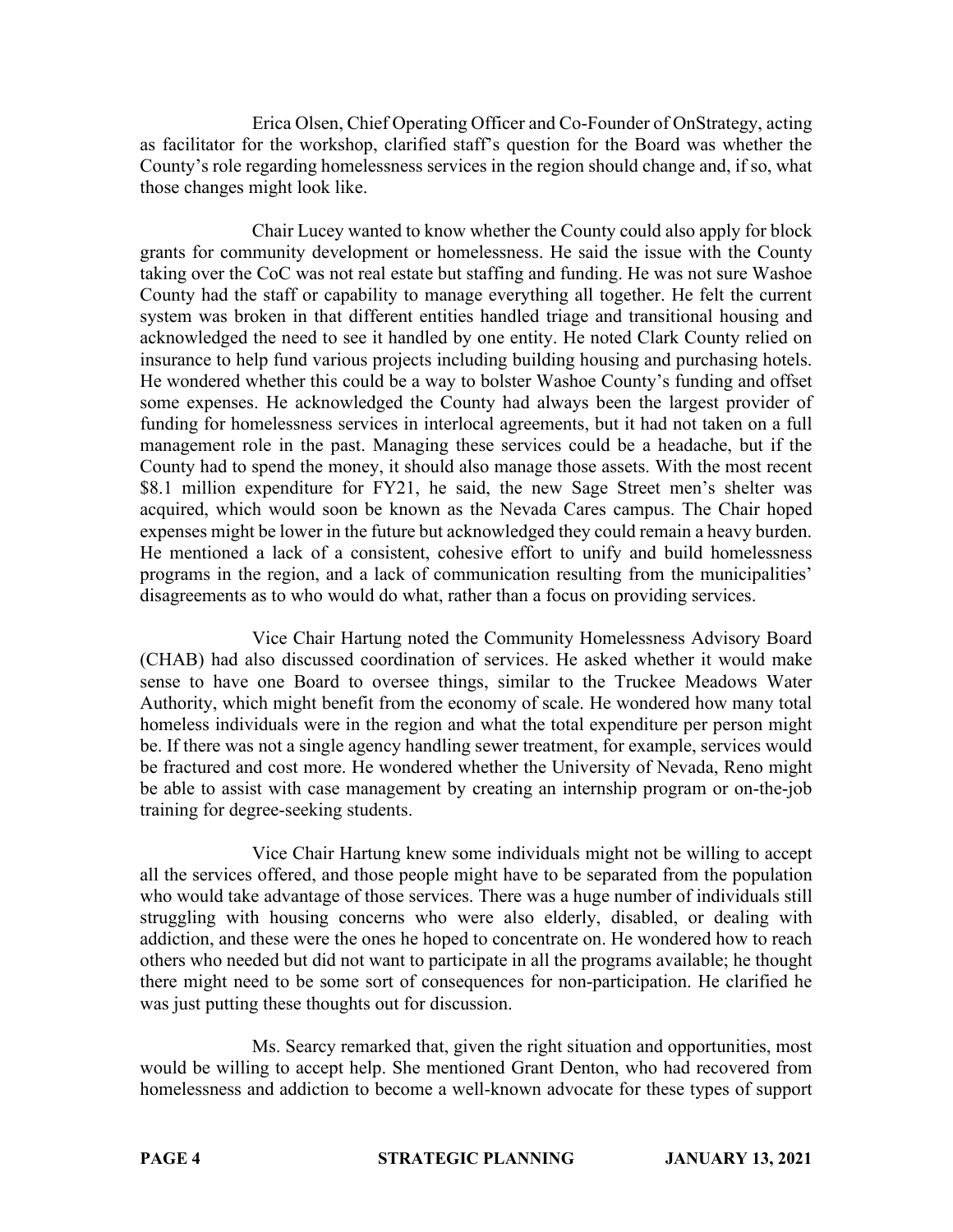programs in the community. She admitted staff did not have a good answer as to the number of individuals currently experiencing homelessness, explaining the annual point-in-time count done by the CoC each January was not necessarily accurate; it was more of an indicator of general trends. Built for Zero hoped to help the region come up with a more accurate number by counting all individuals currently tracked in HMIS and the Good Grid system. If those two numbers were combined, she noted, there would be more than 1,400 people, but the number of individuals seeking services outside of those two systems would still be uncertain. She wondered how to bring together all the data, noting Mr. Denton and other outreach staff were currently working on that.

Vice Chair Hartung asked whether the Board would consider approaching the Cities of Reno and Sparks regarding possible changes to the CHAB to give it more authority, both in terms of budget and its ability to provide regional oversight. He understood the municipalities did not wish to give up control, but he felt conversations were currently siloed without all partners at the table. He hoped to have future discussions in a more regional capacity.

Commissioner Herman agreed but wanted the Board to remember that, while homelessness was taking up an increasing amount of the County's funding and time, there were taxpayers who needed help as well. She hoped all of them could be served but acknowledged doing so would require a lot of money and change. Chair Lucey remarked the County was spending a lot but not getting full dollar value out of that money. Commissioner Herman wondered how many homeless individuals were being served versus the rest of the population.

Commissioner Hill stated she was still learning the aspects of budgeting. She wanted to know whether the County's expenditures included funding from federal grants. Ms. Searcy responded there was not a complete figure reflecting how much the County had spent on homelessness services, but interlocal agreements showed operational and ongoing costs. She hoped the numbers would go down in the future. She thought the Cities of Reno and Sparks utilized almost 100 percent of their funding from HUD block grants, and she reiterated the County did not currently receive those types of funds.

Commissioner Hill indicated the County only received federal funding to provide services for women and children. Ms. Searcy responded she was not sure about that, but the Human Services Agency (HSA) accepted many grants. Commissioner Hill said the monies did not all come from general funds; staff members sought grants for many services. She agreed the CAC presented an opportunity for the region to come together, share funding, and possibly create a state mandate regarding how much each entity was required to contribute.

Commissioner Hill asked whether the Cities of Reno and Sparks could potentially receive less funding if the County began receiving HUD funding. Mr. Brown said grants accepted on behalf of the COC would be passed through to whichever entity assumed control of it. Commissioner Hill mentioned the Cities used some of that grant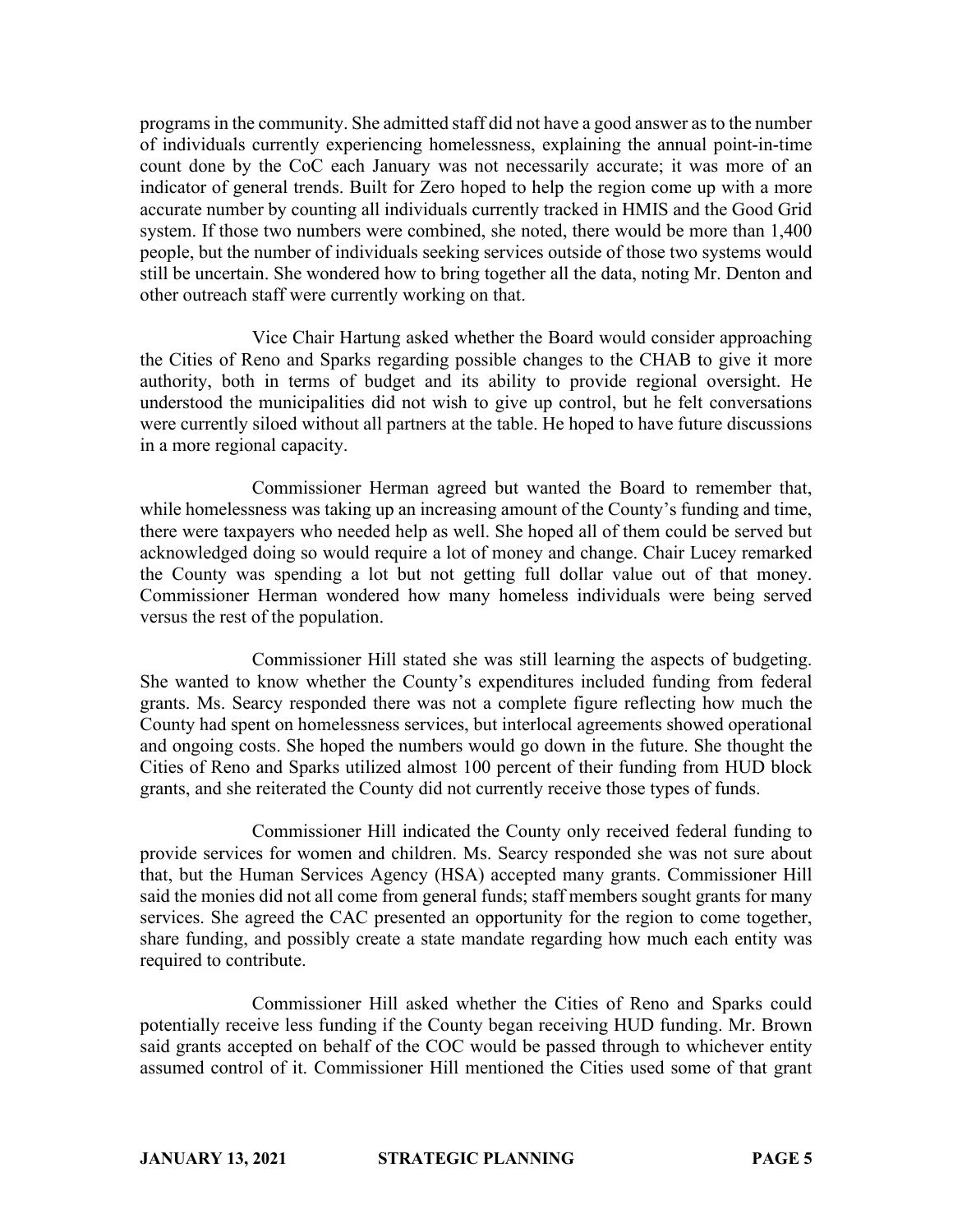funding for sidewalk repair, but Mr. Brown specified it only pertained to the portion of those grants devoted to homelessness.

Chair Lucey noted emergency solutions grants, home grants, and urban development action (UDA) grants could all be used to provide services including public facilities, small business services, and social services. He felt grant application writing was important, but it was difficult for the County to apply for block grant funds without a specific use planned. Similarly, if Washoe County took over the CoC, funding would be available for that purpose, but it might be better to keep things as they were if managing overall homelessness in the region was too big a task. He wanted the Board to have staff investigate the possibility of taking over the CoC; if this happened, he said, the other regional municipalities should contribute financially. Alternatively, things could remain as they currently were, he said, and other avenues could be explored to support the community's efforts. Emergency shelters, Our Place, and transitional programs, along with entry-level housing programs such as those offered by the Reno Housing Authority (RHA), all provided services for the region, but managing all these together would be a massive undertaking.

Chair Lucey continued that the HSA, currently devoted to managing senior and human services, already occupied five floors; if the County were to take ownership of even more programs, it could require expansion of the agency. He noted Volunteers of America (VOA) and the Reno Initiative for Shelter and Equality (RISE) also ran two facilities. He repeated funding and management would be concerns if the County were to take over. Businesses in the downtown area were suffering due to widespread homeless encampments, as were the Truckee River and the Cities of Reno and Sparks. Camps were spreading across Bureau of Land Management properties as well as throughout Sun Valley, the South Meadows, Silver Springs, and other parts of the County. As real estate costs continued to increase, he stated, more residents found themselves unable to afford housing. Additionally, the COVID-19 (C19) pandemic had contributed to job losses throughout the region, and the Chair indicated these problems were amplified by the lack of a unified, solid program. He wanted the Board to consider whether Washoe County should step into the role of creating a unified program, or if it might be better to keep things the way they were.

Vice Chair Hartung suggested there was a need to categorize the individuals suffering from varying levels of poverty or housing instability in different groups. He thought some populations might be easier to assist than others. For example, services for seniors might begin with those who were able to live independently, and then move to others who needed more services, such as those in assisted living, skilled nursing, or endof-life care. He believed there were already good models, such as Step 2, from which the region could take cues. He suggested learning from how those types of agencies managed their operations and budgets. He also wanted to dispel the myth that grant funding was different from taxpayer dollars; it was all public money and would need to be used wisely. He felt forming a single oversight agency would be the best way to address the region's needs, and all entities would need to commit to doing their share. Help would be needed from the Cities of Reno and Sparks as well as the federal government.

**PAGE 6 STRATEGIC PLANNING JANUARY 13, 2021**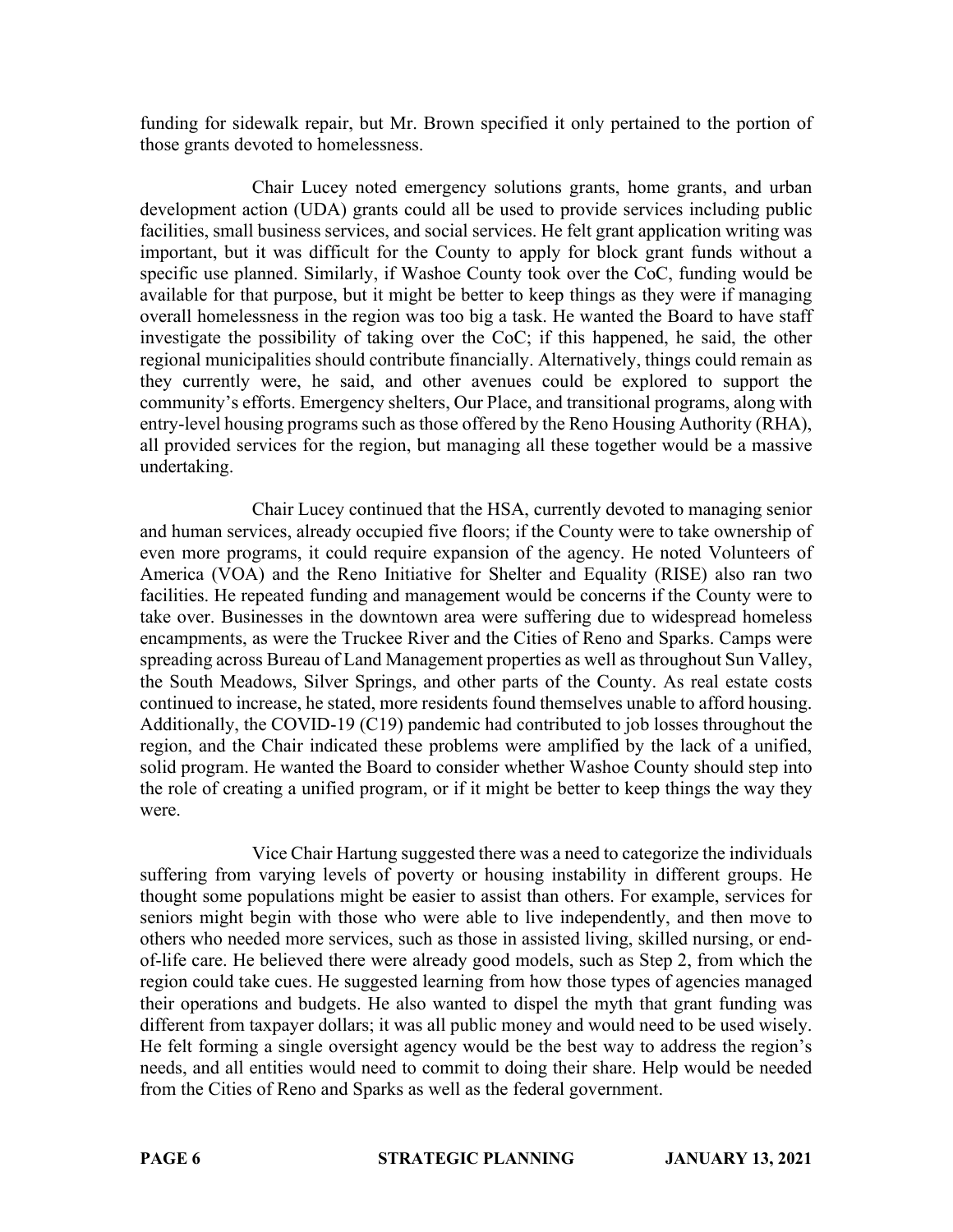Commissioner Hill, citing Built for Zero's model of oversight by one agency to reduce entities working individually, wondered whether counties or other jurisdictions typically took over. While she was a proponent of choosing one governing agency via inter-jurisdictional agreement, she admitted the individuals served could still end up without housing. She expressed concern about a lack of cohesive services if the County let go of its control.

Ms. Searcy responded other communities were overseen by one central CoC without breaking down services by counties or cities; some of these were run by counties and others by cities. What was unusual in Washoe County was that the County had taken the lead but the City of Reno still ran the CoC, whereas usually one entity managed both. The point of the CoC was not to have a lot of staff; the City of Reno had one Management Analyst and a few support staff, but only one position was devoted full time to the CoC. The CoC was made up of regional programs that came together to improve the way the systems functioned and develop policies and procedures. She indicated Built for Zero emphasized that if a region did not have a complete and accurate view encompassing all available programs and services, there would be no clear view of how all systems were functioning together. She agreed a conversation was needed regarding whether it might make more sense for all these things to happen under one entity. Commissioner Hill felt buy-in from local jurisdictions had increased since the CHAB had taken a leadership role, but there would need to be plans for transitioning from the Cities of Reno and Sparks.

Commissioner Hill asked whether legislative approval would be required to implement these changes. Chair Lucey believed the County could take over the CoC by adjusting the interlocal agreement, but Commissioner Hill clarified she thought legislative approval would be needed to provide the CHAB with money and decision-making power. Chair Lucey noted the CHAB had not been not formed by the Legislature and could be given more authority through an interlocal agreement, similar to the health district; a region was not mandated in the Nevada Revised Statutes (NRS) to have a board such as the CHAB. He pointed out that many other counties could not afford this type of oversight.

Commissioner Jung believed cooperation from the other municipalities was important, and she believed management of the CoC was dictated by the NRS. She discussed the Cities' use of general funds versus pass-through funds, and she expressed support for Vice Chair Hartung's suggestion to identify smaller populations the County could most effectively help. She thought this might allow the County to test the waters before taking on more responsibility. She cautioned that Commissioners should expect thousands of phone calls during the next election season if Washoe County considered formally taking over all homelessness services, as the area's housing crisis was constituents' number one concern. She agreed the County should take on that responsibility by listening to staff's direction on where to spend money and which programs to take over, followed by helping a sub-population they knew they could help. She feared not having a single source of input and follow-up would preclude any entity from demonstrating their ability to assist.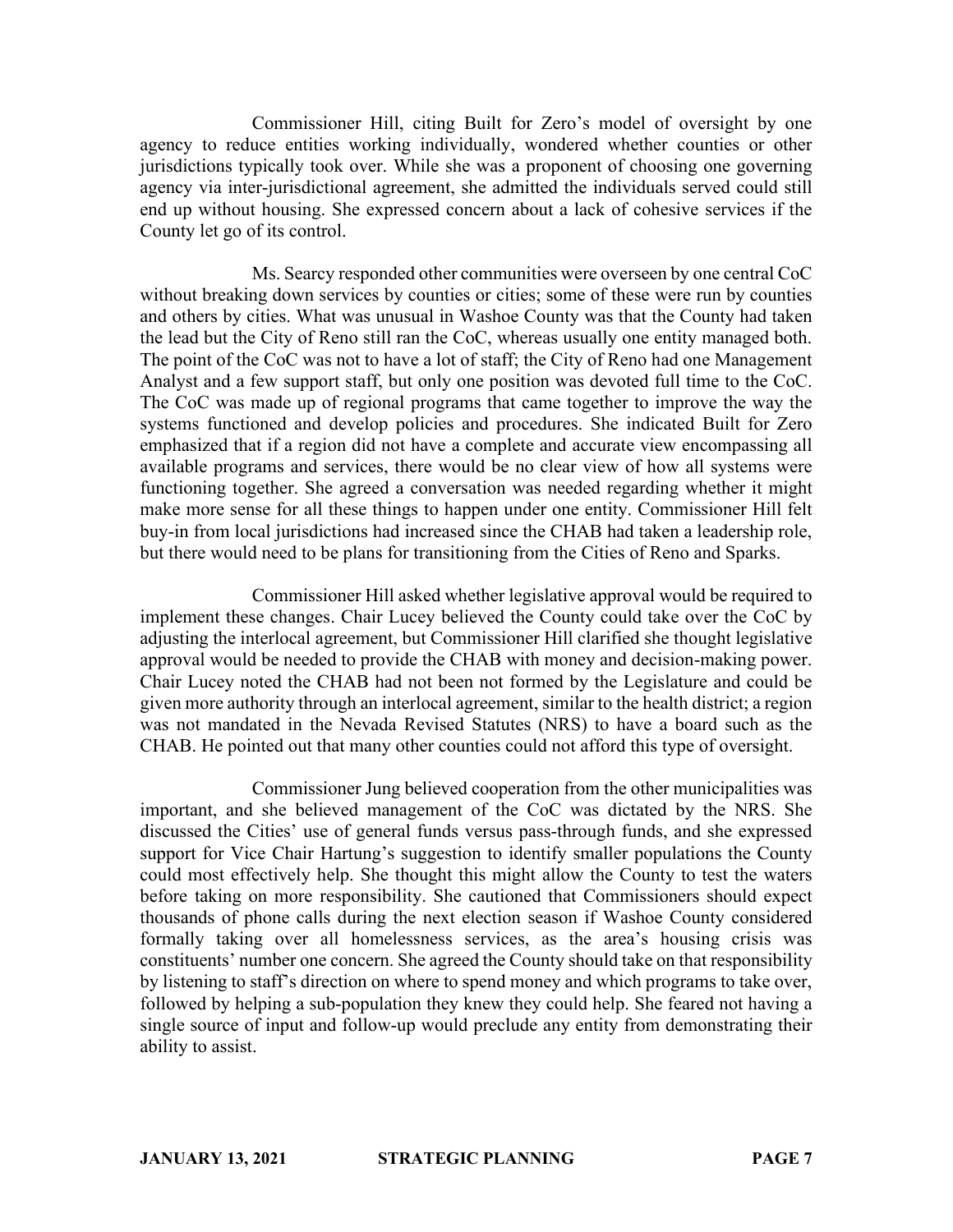Vice Chair Hartung spoke about the senior living model and suggested beginning with individuals requiring skilled nursing services to find ways to help them become more independent. He thought some would require less assistance than others, and most wanted to be productive members of the community. He reiterated prioritizing different populations would give staff a better idea of what would be needed. He acknowledged there would also be groups the County might not be able to do a lot for, depending on the severity of their needs and circumstances.

Assistant County Manager Christine Vuletich emphasized the importance of the grant funding received by the Cities. If Washoe County were to take on more responsibility, it would need to be able to access that same funding. She noted the amounts shown during the presentation were a breakdown of what was in the interlocal agreement but not representative of the full cost; the actual cost was closer to \$7 million. The information did not include capital investments made over the past few years, such as the \$15 million spent on Our Place and the more than \$3 million spent for the Nevada Cares campus. She explained most costs flowed through the indigent fund but were currently coming out of the general fund; the transfer from the general to the indigent fund was close to \$20 million annually. While the County received some grant money, it would need to work to obtain additional funding, and could be more successful if block grant funds were obtained.

Chair Lucey asked whether Ms. Vuletich was familiar with UDA grants and inquired about Washoe County's ability to access those types of funds. Ms. Vuletich was not certain of the details or specific purpose of UDA grants but suggested exploring them further. If the County were to take on additional responsibility, she noted, it would be prudent to get access to additional grants so costs would not have to come out of the general fund.

Chair Lucey expressed concern that entities were competing for the same grant funding. Ms. Vuletich thought there were different types of block grant funds, some of which were only for homelessness services and could not be transferred. She believed most funding was tied to specific purposes. Mr. Brown added that grants were allocated using a formula. While duplicate recipients could not receive the same grant funding, an interlocal agreement could be drafted assigning one entity the authority to receive the funds.

Commissioner Herman commented grants were not guaranteed funding and involved some risk.

HSA Director Amber Howell clarified the amount spent on Our Place was higher than shown in the presentation because, in addition to the RISE contract, HSA staff expenses needed to be included. Regarding grants, she said most came through HUD and they required a low barrier model; this was different than the one used at Our Place. She cautioned that low-barrier models had not been shown to be successful, and the eligibility criteria for some grants might be changed so the County would not have to provide services under an ineffective model. She pointed out the CoC was part of the HUD application each

**PAGE 8 STRATEGIC PLANNING JANUARY 13, 2021**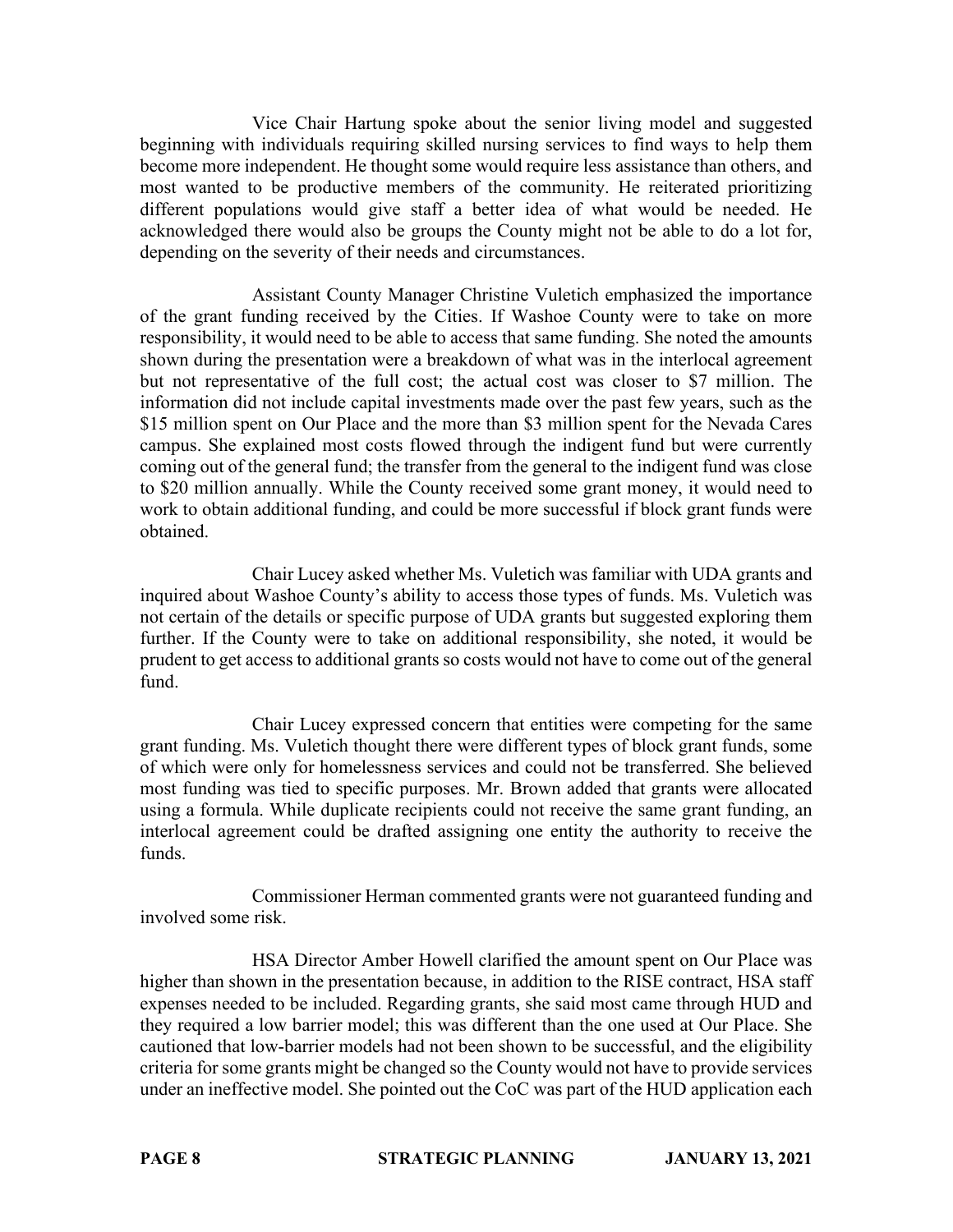year, which required declaration of a lead agency. When the County applied for funding in September, the lead agency could be changed, but it could not be changed in the middle of a term.

Ms. Olsen summarized there did not seem to be a general consensus about the CoC but there was some movement towards one entity taking over and demonstrating impact with one sub-population. Additionally, there appeared to be interest in finding out whether the CHAB could be given more authority.

Chair Lucey recalled money had been spent on the OrgCode study when the CHAB was formed but expressed concern that not much had come of that investment. He wanted to know whether Built for Zero would return with more information or recommendations, and he mentioned there had been discussion at CHAB meetings regarding the need for Medicare billing to help cover the costs of services provided at the VOA shelter. He understood shelter staff were primarily concerned with getting bodies out of the cold and providing meals and shelter, but there were not many vendors who could provide the services VOA and RISE did. He indicated the community was lucky to have them and it was not as simple as just doing a better job interviewing clients. He expressed concern that populations might be coming from California due to lower-barrier shelter models in the region. These individuals were staying longer than expected, going back to encampments after 30 to 90 days, and then returning to the shelters. He recalled the case of Million-Dollar Murray, fearing revolving-door populations were costing taxpayers a significant amount of money.

Chair Lucey expressed frustration about the resistance faced during efforts to consolidate homelessness services for the region. He indicated everyone seemed to agree there were problems, but no one wanted the responsibility or cost burden to fix things. To do so would require planning an approach, searching for federal funding, and appointing more staff. He thought it ridiculous that there was only one full-time staff member to manage the region's CoC, given the increasing impact of homelessness in the region. He mentioned how services in Austin, Texas included immediate shelter and transitional housing, as well as financial classes, food support, and other benefits and incentives which helped clients the entire way through their journey to self-sufficiency. He noted Austin had a large budget to accomplish these goals, and he understood money was a key piece of the puzzle.

Ms. Olsen asked whether the Board would like to give direction or provide more specifics. Commissioner Herman believed the involvement of decision makers from the Cities of Reno and Sparks was needed. Chair Lucey reiterated the CHAB's functional power, responsibility, and funding could be improved if it was given more authority, and he indicated this would allow better representation from each of the municipalities.

Manager Brown mentioned a concurrent meeting to discuss the Health District was planned for the following week, but he thought there would also be discussion regarding homelessness. He felt there would be an opportunity to ensure a collaborative effort to reach a solution. He opined staff had enough information to move forward.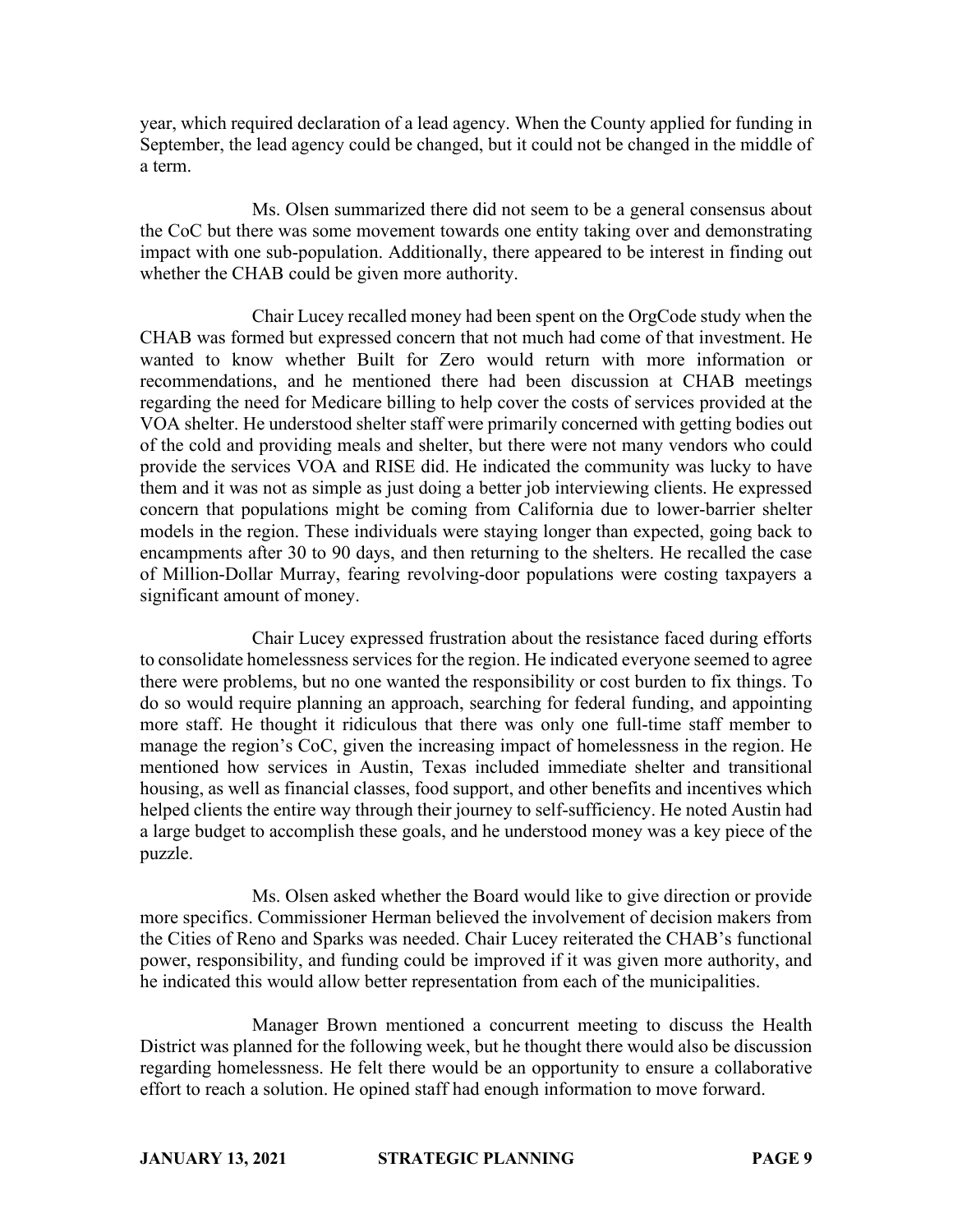Vice Chair Hartung spoke about trying to make things work within the region's budget and emphasized the need to supplement funding by billing Medicaid, Medicare, or insurance for any clients with coverage. He discussed utilizing medical billing models and codes for any services provided.

Commissioner Jung thought case management was also an important component, along with the ability to scale down operations. She spoke about getting important data and following up with experts. She expressed optimism regarding the creativity and potential of the current models being discussed. Chair Lucey agreed scalability was critical and reiterated identifying populations who might be most easily helped could be an effective first step.

Commissioner Hill added that housing was an important component which still had not been figured out. She spoke about the RHA and federal housing programs, leveraging the CHAB or other similar organizations to help with the CoC, and bringing different organizations together to work as a cohesive group to tackle goals suggested by Built for Zero. She noted the lack of affordable housing in the region would continue to be problematic when clients in transitional housing became ready for more permanent housing.

Chair Lucey repeated his frustration at the lack of concerted efforts to address the region's overall problems. Vice Chair Hartung agreed assistance from community partners was needed for the housing component. He spoke about utilizing help from local businesses in need of a workforce pool or retraining unemployed individuals. He thought larger companies could help with this, though the C19 pandemic might have reduced their workforce need somewhat.

Chair Lucey discussed programming in New York that helped repeat court offenders receive placement through human services agencies. He discussed Reno's Downtown Business Improvement District, which helped employ and train formerly homeless individuals; the County currently employed former clients of the Crossroads program. He ensured staff had enough direction as a starting point, recapping that the County wanted to assert itself more into the discussion of homelessness. He said everything needed to be constructed around data.

Vice Chair Hartung said specific ideas should be discussed during a concurrent meeting so as to prevent the discussion from being too broad; otherwise people could become exhausted.

On the call for public comment, County Clerk Jan Galassini stated she had received two emails from Ms. Maeve Ambrose and Ms. Pam Roberts, which would be placed on the record.

As read by Ms. Galassini, Ms. Ambrose thanked the Board for its unanimous support of purchasing the Governor's Bowl and Wells Fargo properties. She felt the C19 pandemic imposed an overwhelming burden on people running existing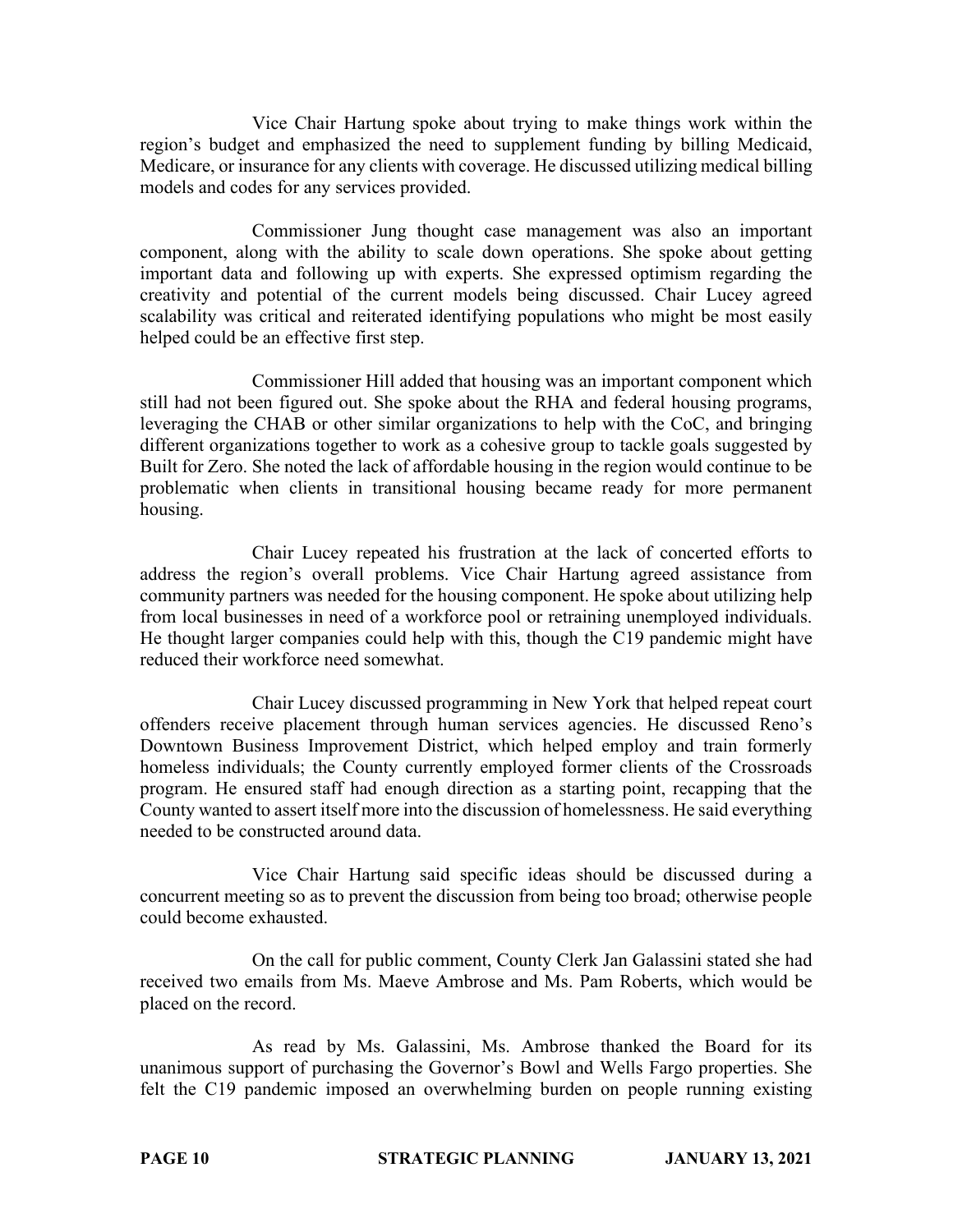shelters, and this would likely continue to impact homeless individuals. She expressed concern about the source of funding for the new shelter, especially given that the County would be responsible for 69 percent of those costs. She opined a tax increase should not be considered, but rather money should be taken from other services for maintenance costs. She thought an automobile tax would impose a hardship on people who needed their vehicles for transportation.

Ms. Roberts' email indicated she encouraged the County to partner with the Cities of Reno and Sparks to address homelessness. She felt the CHAB should create a task force of representatives from each jurisdiction to research successful approaches and hold public workshops to solicit input from impacted stakeholders. She urged the County to work with relevant departments within the University of Nevada, Reno. She spoke about her time in the Nevada Attorney General's Office, the steps they took to protect the elderly, and the results of implementing their action plan. She thought technology and the Board's commitment could help improve the quality of life for all residents.

Mr. Hugh Ezzell congratulated Chair Lucey and Vice Chair Hartung on their roles. He felt discussion regarding fiscal issues had been somewhat lost in the conversation about data. He thought important community partners and residents were not involved enough in the discussions. He felt all Commissioners needed to attend meetings in person. He believed there was not enough data available, and staff needed to work on the problems of homelessness, including figuring out the causes of the problems. Some individuals had lost housing due to losing their jobs; others were chronically homeless and did not want help. He did not think the problem of homelessness could be solved with the wave of a wand, and he hoped the Board would prioritize the issues.

Chair Lucey said there had been robust discussion regarding how to move forward. He spoke about finding funding for solutions, the involvement of the public, and the careful use of tax dollars. Ms. Olsen suggested the Board recess briefly as the discussion had taken longer than anticipated. Vice Chair Hartung first wanted to know whether there were any expectations or requests for staff.

Chair Lucey indicated the workshop had been intended for dialog so staff could gain an understanding of the Board's overall goals; more specific conversation could be planned for future agendas. He reminded everyone to keep in mind what had been discussed during the strategic planning session as the year progressed so staff would be able to prioritize and focus on the Board's overall goals. Vice Chair Hartung agreed prioritization was key.

## **10:38 a.m. The Board recessed.**

## **10:42 a.m. The Board reconvened with all Commissioners present.**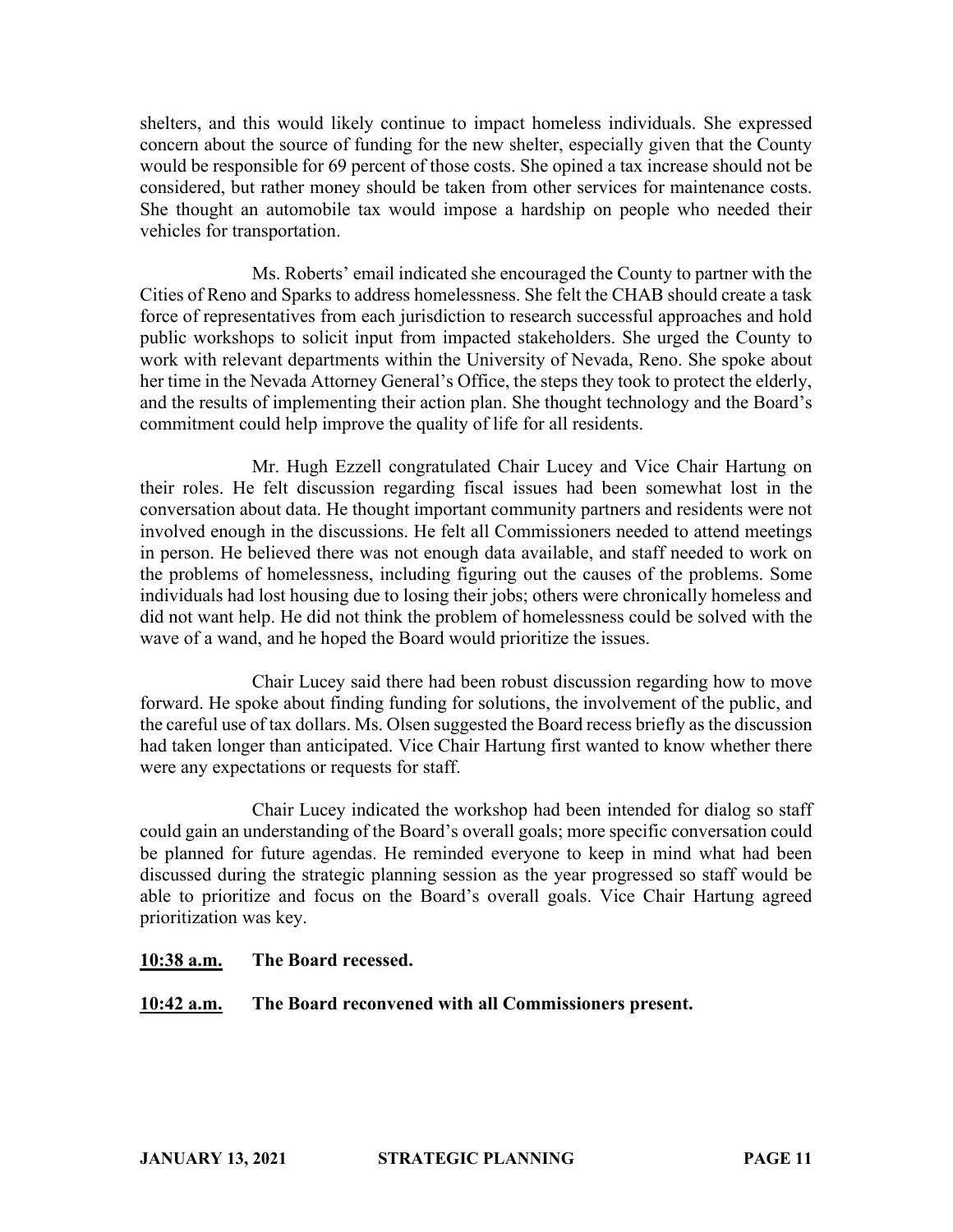#### **21-0052 5.B. Strategic Direction #2**: Appointed Boards and Commissions.

Ms. Olsen asked whether there were specific boards or commissions the BCC would like to see addressed or what the areas of concern might be. Assistant District Attorney David Watts-Vial conducted a PowerPoint presentation, a copy of which was placed on file with the Clerk. He reviewed slides with the following titles: BCC Appoints Members; BCC may be member or liaison; and Discussion.

Mr. Watts-Vial explained the County Commissioners each sat on various Boards as well as approved the appointment of members to public boards and committees. Commissioners received staff reports regarding the history and purpose of each board when appointments were needed, and at times, there had been questions regarding each board's operations, limits, or authority; these questions sometimes went beyond the scope of what was listed on the agenda or required further research. Mr. Watts-Vial noted he wanted to give Commissioners the ability to look at the different boards and identify which ones they needed more information on or had questions about. He noted that, at the bottom of the list on Slide 10, the Nevada Local Justice Reinvestment Coordinating Council would be formed in the summer after the Board made two appointments. They would provide input on criminal justice issues important to the County and provide them to the Nevada Sentencing Commission.

Vice Chair Hartung thought it would be helpful to have a brief description of what each board did. He thought the Board of Adjustment (BOA) and the Board of Equalization (BOE), for example, had names which might not convey their purposes effectively.

Commissioner Herman felt the public needed to be more involved in local government, and each board needed to have a clear and specific purpose. She enjoyed hearing ideas from community members and having them share their thoughts. She believed the selection process for board members needed to be more serious. Rather than just having candidate names appear on an agenda for the BCC to select and appoint, she wanted more notice and the ability to interview candidates if Commissioners so desired.

Commissioner Jung agreed that, when non-elected individuals were considered for board appointments, it was important that the Board have more information regarding their background, and the Commissioners should consider whether those positions should be elected or part of a citizen advisory board (CAB). She noted CABs were very different from planning commissions. In her experience, citizen boards were sometimes not properly equipped or empowered, and members did not always feel they could speak up. She spoke about issues that could be appealed and the composition of the Board of Health. She thought additional public education regarding the different boards might be needed. If there were no complaints, she said, the BCC might think a board was doing well, but that was not always the case. Regarding the names and purposes of each board, she wondered whether marketing could be done or names could be changed. She indicated some citizens just beginning to learn about local government might not realize what the BOE did simply from its title. She suspected there might be more applicants if the

**PAGE 12 STRATEGIC PLANNING JANUARY 13, 2021**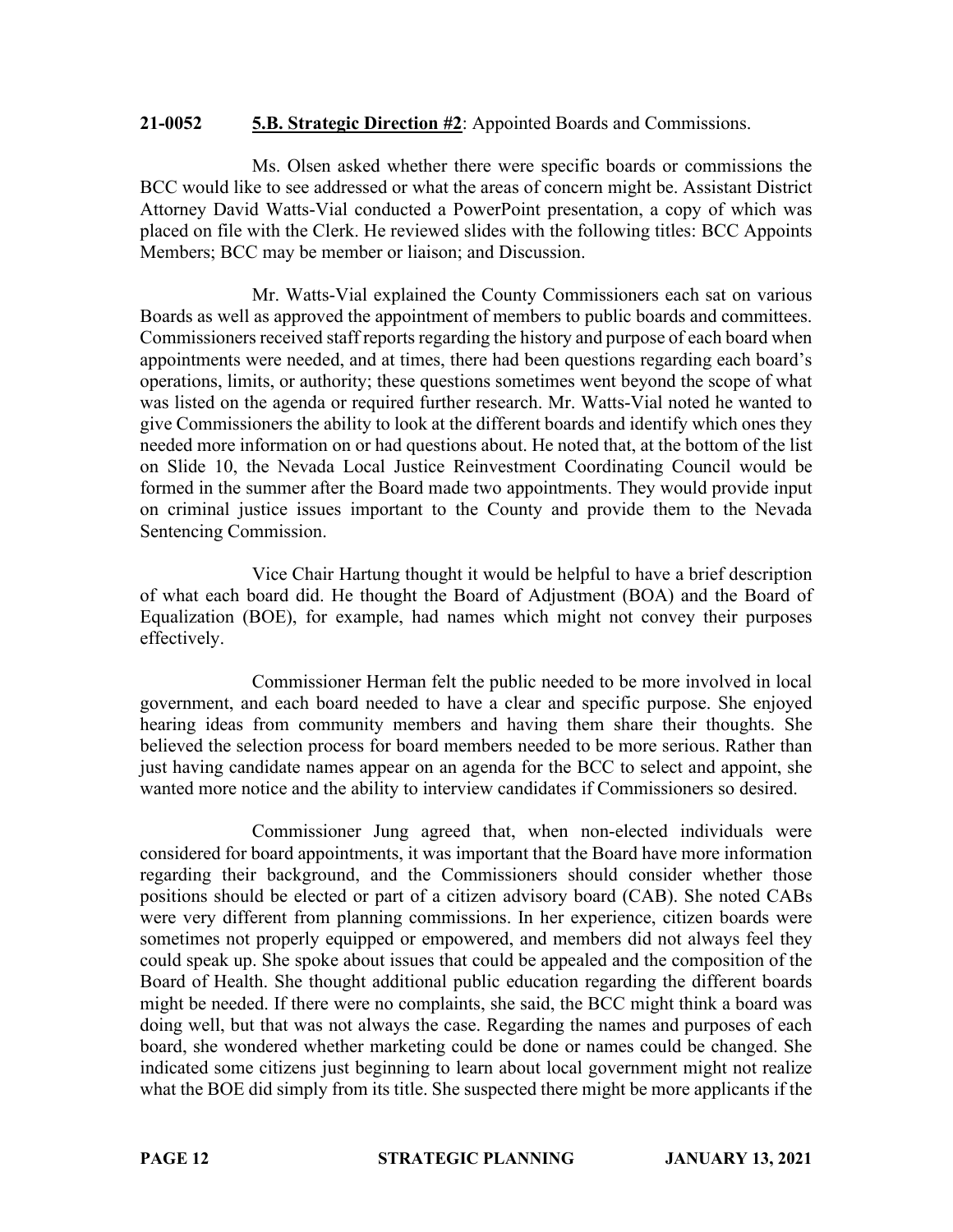region's boards had more self-explanatory titles, and she agreed the BCC could do a better job of screening applicants.

Commissioner Jung stated the involvement of other municipalities was sometimes necessary with certain boards, but she wondered how this should work for the boards which were funded exclusively by the County. She remarked she had not often seen staff using the boards she served on for advisory purposes; often, board members had nothing to say other than "okay" before moving to the next subject. She thought boards should be figuring out difficult issues at a grassroots level, as the board members worked for the citizens to make decisions and inform other citizens. She did not have a solution but wanted to share her concerns. She admitted she was uncertain as to the direction that should be taken.

Commissioner Hill thought staff should investigate times when few people applied for appointed board positions. She felt there had to be a way to get people excited about being part of the County. She suggested further outreach or providing clearer descriptions of the board's purposes and the length of the appointments. She noted the City of Reno provided an educational class to teach interested citizens about city offices and functions, wondering whether Washoe County could do something similar.

Chair Lucey said the other Commissioners made good points. He agreed it was not ideal to receive packets only a few days prior to a meeting, or to evaluate candidates they might not have met in person based on short biographies and applications rather than full resumes. He expressed concern regarding the magnitude of some of the decisions these appointed representatives were responsible for, and the potential cost implications to taxpayers. He noted some boards had appeal processes which could become expensive, while other boards did not even have appeal processes available. He agreed more citizen involvement was needed. He added the Community Services Department had done a great job getting information out to the community in recent years, but outreach was still not as extensive as it could be.

Commissioner Jung thought the contact information provided by public commenters when they signed in to speak at meetings might be useful for outreach purposes. She suggested staff ask those who attended meetings to share their thoughts and include information regarding various boards and openings in those communications. She thought good opportunities for outreach were being missed.

Commissioner Herman reiterated the importance of training for citizens interested in serving on CABs or Neighborhood Advisory Boards. Chair Lucey agreed training was important, and he thought most community members might not know exactly what went into being a County Commissioner or the processes of a board meeting. He appreciated Commissioner Jung's suggestion regarding the utilization of contact information provided by public commenters for outreach. He discussed accountability and oversight, wondering whether some decisions should be made directly by the BCC or whether appeal processes were needed in certain situations.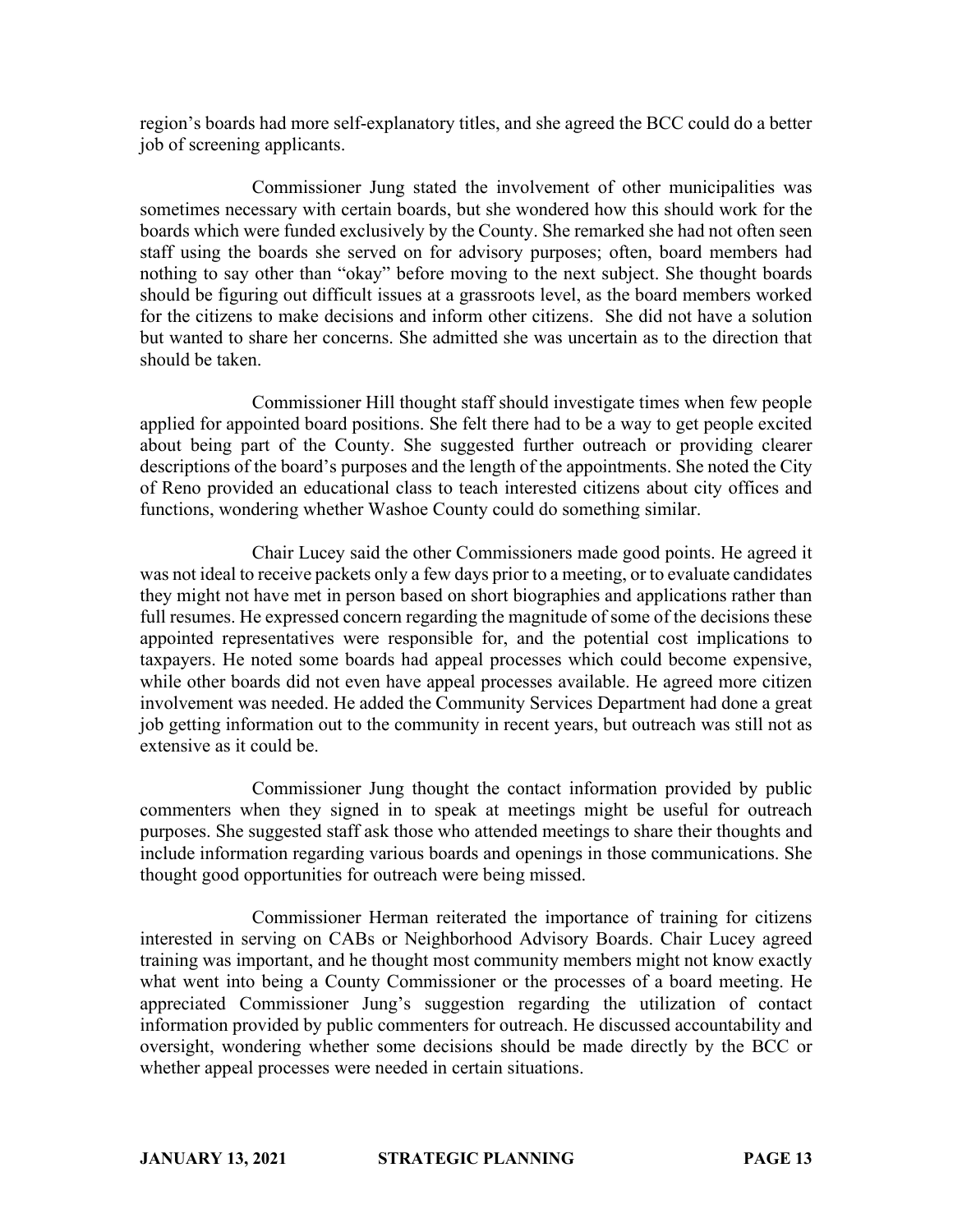Ms. Olsen summarized the points Commissioners and staff had brought up, including the selection of board appointees, the makeup of citizen boards, increasing public engagement, and utilizing the input of board members for advisory purposes. Chair Lucey recalled some of these points had been brought up during previous strategic planning sessions, but nothing seemed to have changed dramatically. He hoped this might change in the future.

Mr. Brown explained it might take some time to provide descriptions of every board on the list. He asked whether there were any which might be a higher priority than others. Vice Chair Hartung reiterated many citizens probably could not ascertain what the BOE or BOA did by those boards' titles alone. Commissioner Herman expressed concern regarding the amount of work it would take for staff to provide all requested descriptions, suggesting this could be provided each time a board needed a new appointee rather than all at once.

Chair Lucey thought it was possible to obtain a quick synopsis of each board's function and purpose, but a deeper dive would likely be needed prior to each new appointment. To Mr. Brown, he replied the Planning Commission, the BOA, and the Board of Health had been specifically mentioned, and he felt information on the open space and parks or animal advisory boards would also be useful. He asked whether there were other boards Commissioners wanted to prioritize.

Commissioner Herman thought there might be some information already available on the County's website. Vice Chair Hartung suggested some boards, such as the Truckee Meadows Regional Planning Agency or the Regional Transportation Commission, could provide their own descriptions.

Manager Brown clarified he needed to know which boards staff should address first. He noted each board's description would also need to be double-checked to make sure it was current and correct.

Chair Lucey wanted to know whether some boards could be consolidated. He spoke about how active each board was, noting that members of boards which met once per quarter to discuss just a few items were less likely to be actively involved. He insisted citizen participants would want to know their roles so their time was being spent appropriately.

Commissioner Hill discussed active recruitment and other outreach methods, such as social media, to get the community interested. She thought staff members could be more actively involved in the outreach process as well.

Vice Chair Hartung recalled the PC had taken over some roles in 2008 that had formerly belonged to the BOA. He mentioned it would not be good to consolidate boards which already had long meetings as members might become overwhelmed. He also thought it would be useful to have information regarding which board functions were defined by Nevada Revised Statutes (NRS).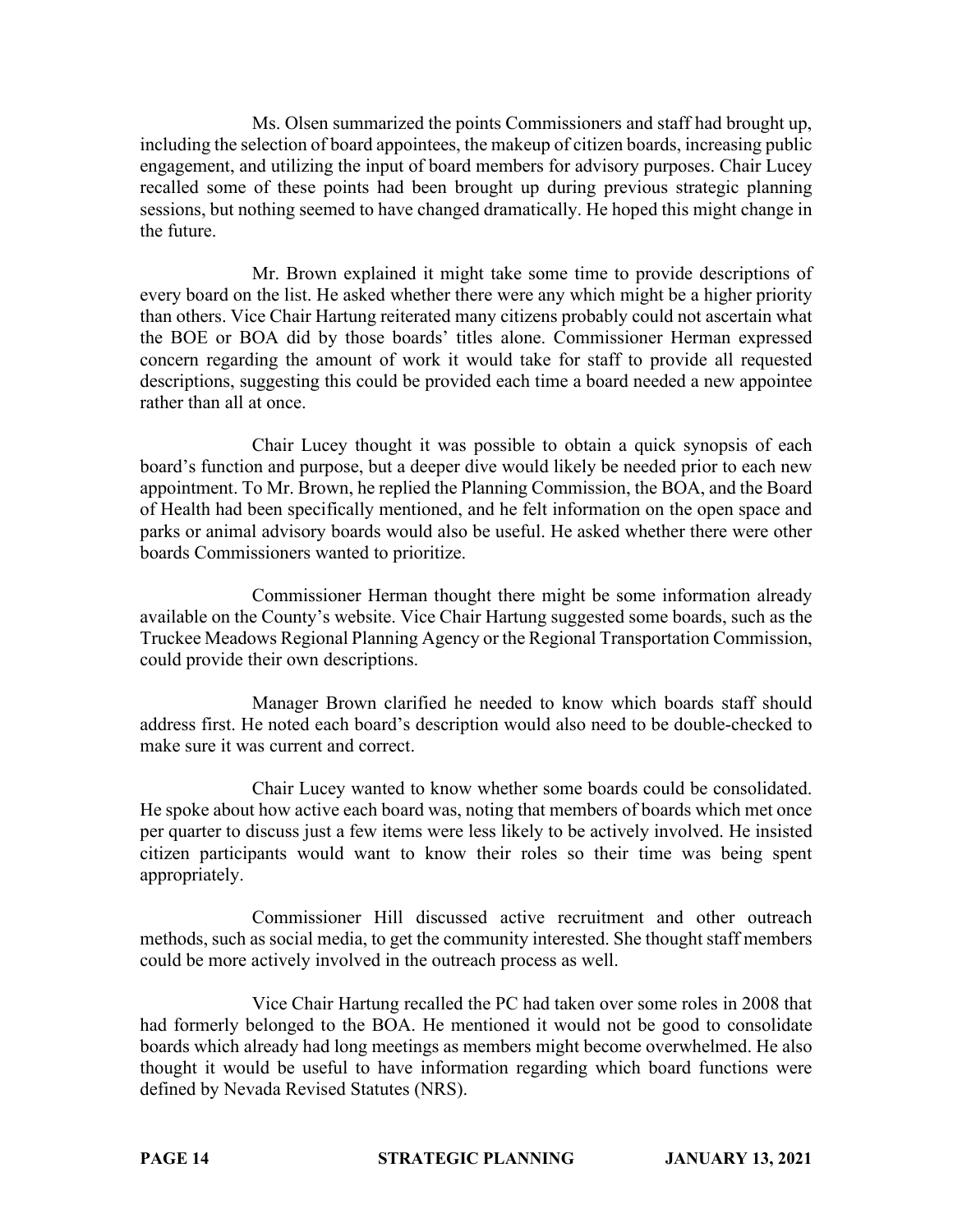Chair Lucey discussed terms and the active involvement of community members who served on the boards and made decisions. Commissioner Jung asked whether an agenda item was needed to discuss reimagining the Washoe Leadership Academy, which had been disbanded during a previous economic downturn. She thought citizens were eager to be involved and connected, and she imagined the old academy model could be updated to engage the community. She suggested this discussion be placed on a future agenda.

Ms. Olsen summarized the action items, including providing board descriptions and whether each board was mentioned in the NRS. Staff would also work to provide more detailed information on the various boards each time a new appointment came up, as well as considering whether certain boards could be combined to improve efficiency. She also noted Commissioner Jung's request to consider reactivating the Washoe Leadership Academy.

On the call for public comment, Ms. Galassini read a portion of an email submitted by Ms. Pam Roberts, in which Ms. Roberts expressed concern about the procedure for appointing members to boards. She noted the BCC delegated the responsibility of appointing CAB members to the specific Commissioner who served in that CAB's district. She remarked she had applied for a position on the Warm Springs Rural CAB the last two years and provided examples of why she felt the appointment of that CAB's members should not be made solely by Commissioner Herman. She cited several sections of the NRS to back up her points. She expressed frustration about the Commissioner's alleged involvement with the development of an unincorporated town in the Warm Springs area. When the three-minute public comment time limit expired, Ms. Galassini noted the remainder of the message would be placed on file.

# **21-0053 5.C. Strategic Direction #3**: Health District Board Structure.

Ms. Olsen introduced the next topic, which was a discussion regarding the District Board of Health (DBH) structure.

Mr. Brown conducted a PowerPoint presentation, a copy of which was placed on file with the Clerk. He reviewed the slides titled Health Boards Comparison and Discussion. He noted the agenda for the concurrent meeting scheduled for January 20 included a discussion about a possible restructuring of the DBH. He mentioned the structures of the boards for both the Washoe County and Clark County Health Districts were established in the Nevada Revised Statutes (NRS). Discussion at meetings between jurisdictions thus far had considered whether an effort should be made to increase elected official representation on the Washoe County DBH. The interlocal agreement was currently being revised so both appointed representatives could be elected officials if the jurisdictions chose. Legal analysis of the statutes governing the setup of the DBH had determined the number of board members could not be changed; however, changes could be made to the way representation was laid out.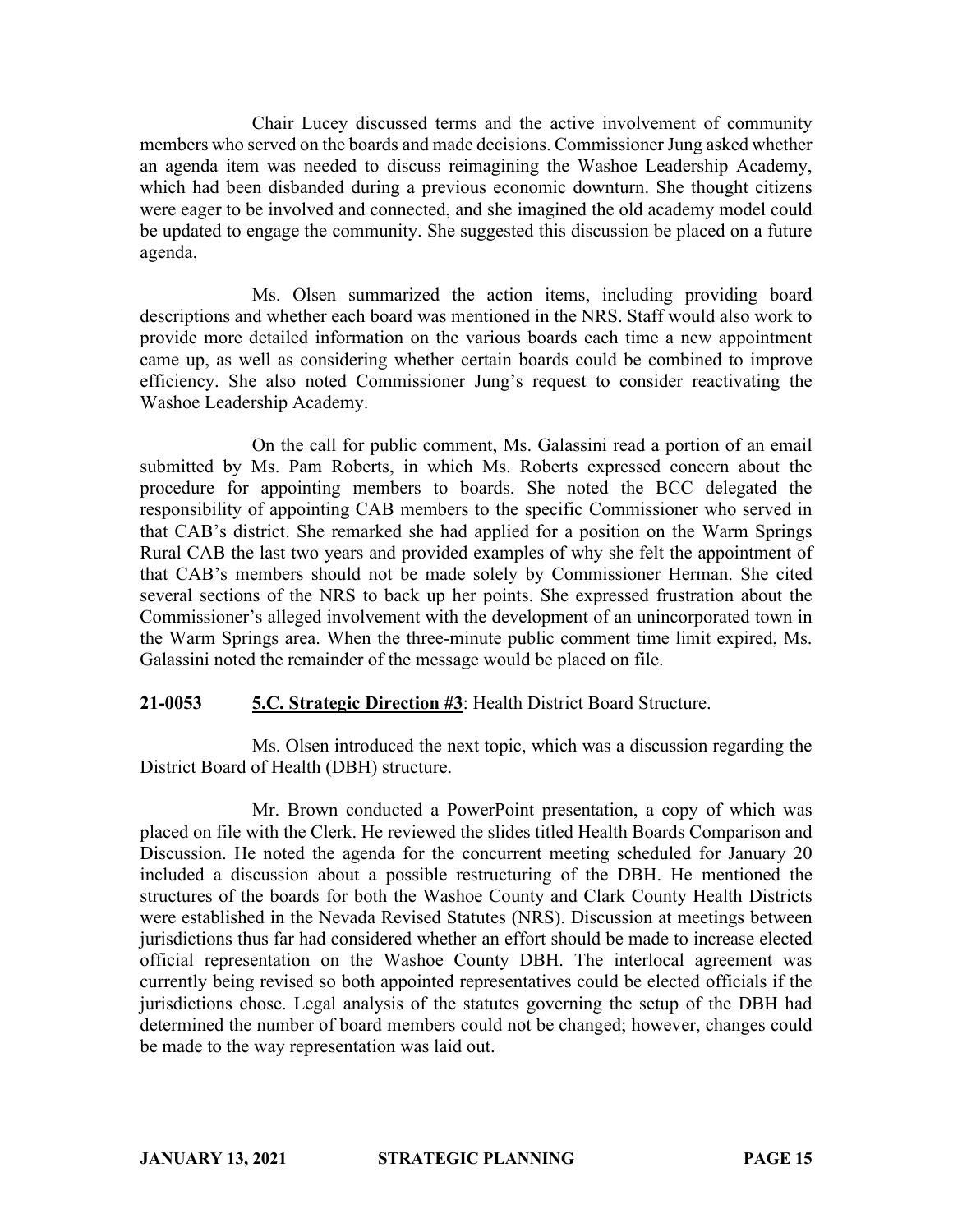Mr. Brown mentioned any proposed changes or amendments to the current interlocal agreement would need to be announced by October 7, 2021 in order to give sufficient time for implementation by January 1 the following year. There had also been discussion regarding rebranding the Washoe County Health District. For example, the Southern Nevada Health District had a broader reach than just the boundaries of Clark County. There had been much energy behind the possibility of considering a similar approach with the Washoe County Health District.

Chair Lucey thought Mr. Brown had done a great job covering the issues in a careful yet effective way, while conveying the BCC's concerns with the current construct. The Chair requested further discussion prior to the upcoming concurrent meeting, noting some changes could be made immediately while others would need to wait until December due to the way the agreement had been drafted.

Vice Chair Hartung said issues regarding board membership could be worked through with regional partners. He noted membership issues had caused some angst, and he thought the Health District needed to be rebranded regionally, suggesting a name such as the Northern Nevada Health District or Western Nevada Health District. He noted the BCC did not have authority over the DBH itself.

Commissioner Jung was not certain the suggested changes were something everyone wanted. She said the County funded the DBH in its entirety, and she had worked for many years to lower the general fund transfer. She spoke regarding the possibility of making the DBH regional and whether the County wanted full responsibility for it. If so, discussions regarding the budget, including possible franchise fees and the pros and cons, would be needed.

Chair Lucey concurred. He discussed accountability and the construct of the DBH membership. He expressed frustration that the members made important decisions which impacted the entire community, but local officials received emails and phone calls when citizens were unhappy with the DBH's choices. He wanted to know where his representation was. He was concerned that representatives of all three municipalities, when voting a certain way, could be outvoted by the citizen members of the board representing only themselves rather than a district or ward.

Vice Chair Hartung wondered whether the DBH's leadership hierarchy was defined by NRS or if there was a way to ensure the board's Chairperson was an elected official. Commissioner Jung expressed support for that idea.

Mr. Brown recalled the subject might have been discussed previously with Mr. Watts-Vial, who said staff could investigate the possibility. Vice Chair Hartung felt this would be a good step to begin moving forward.

Chair Lucey restated the importance of accountability. He recalled when the Reno-Sparks Convention and Visitors' Authority implemented a new tax and changed their board structure to ensure the Chairperson was always an elected official. The DBH Chair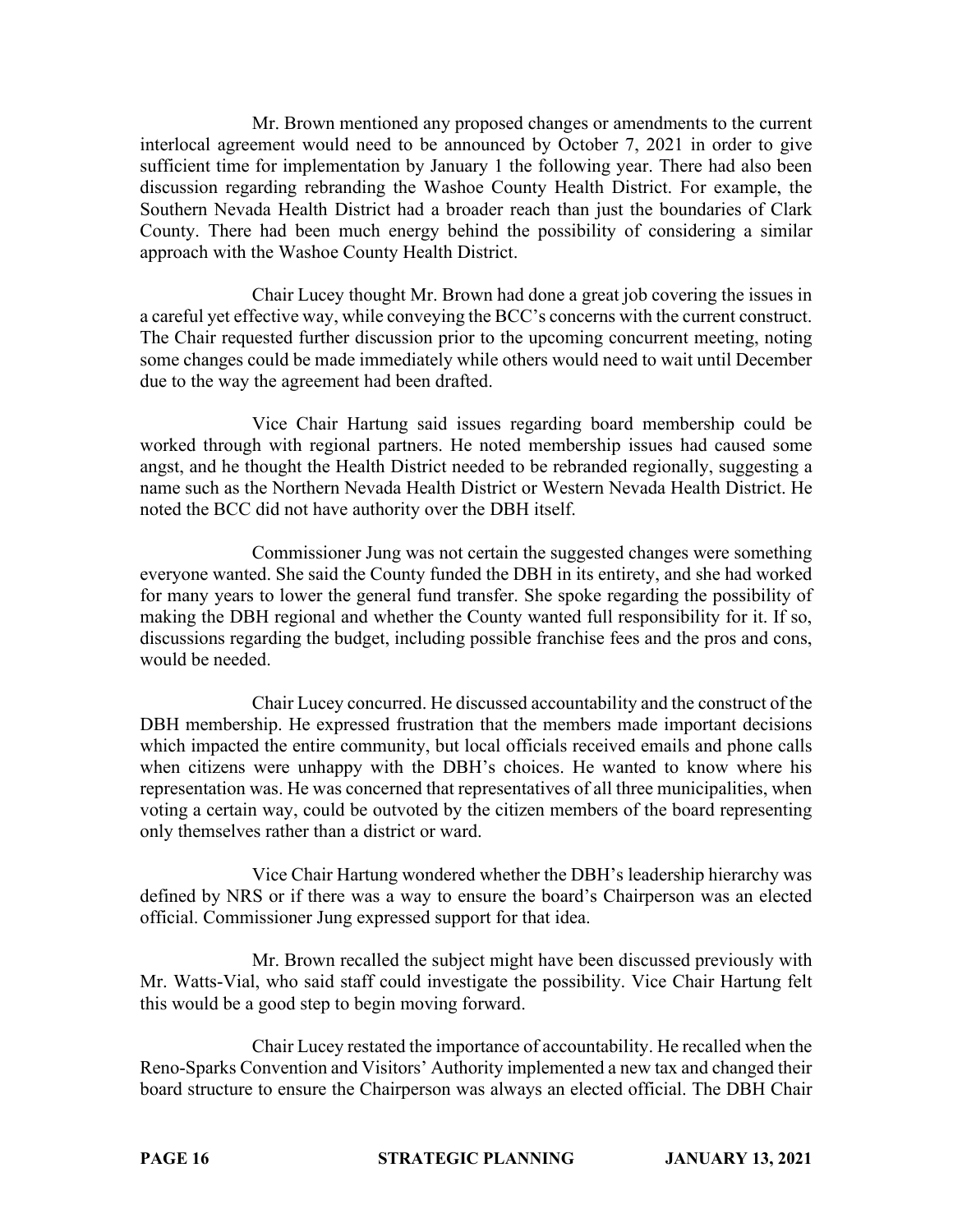would run meetings, set agendas, and work with staff. Currently, he said, both the DBH Chair and Vice Chair were not elected officials. He expressed concern regarding a possible lack of accountability and the fact that they could not be voted out of their positions. To add to Vice Chair Hartung's point, he agreed there were certain steps which could be taken immediately to improve the situation, and larger changes, such as structuring the entire board to be more like Clark County's, could be worked on over time.

Chair Lucey believed all three municipalities agreed representation should be changed to include at least two members from each municipality, or, as was currently the case in Clark County, to a 9-member board which included two representatives from each municipality, plus a physician and someone representing local industry such as restaurants, gaming, and small businesses. He thought this would allow a public presence with industry-specific knowledge to remain a part of the DBH, while ensuring that the majority of individuals on the board were elected officials. He wanted to look into this possibility and considered recommending it at the BCC's next meeting. Vice Chair Hartung expressed agreement.

Commissioner Jung recognized the importance of considering who should have authority over a board as dictated by who funded that board, while at the same time acknowledging the social and emotional impact of having leaders from other jurisdictions taking part in and explaining the joint decisions. She felt the other jurisdictions would argue the County should take over, which she agreed with as long as the County also maintain power and all jurisdictions were working in the same direction.

Chair Lucey spoke about fostering a sense of involvement in the community and whether the County should continue to fund the largest portion of certain programs without also having the largest share of decision-making ability. He reiterated staff should move forward with ensuring most representatives on the DBH were elected officials. Other issues could be worked on as the year progressed, with changes to be effective January 1.

Ms. Olsen summarized the ideas discussed: rebranding the Washoe County Health District, working to ensure the Chair and Vice Chair of the DBH were elected officials, and exploring the possibility of expanding the number of board members.

Vice Chair Hartung thought it would be good for the public to know about the appeal processes available. Chair Lucey suggested considering whether the appeal process should be changed or updated. Mr. Brown noted this would be included in the staff report for the upcoming concurrent meeting.

Chair Lucey noted the time and suggested the Board recess at noon for lunch. Ms. Olsen recommended moving to the financial outlook portion of the agenda.

There was no public comment on this agenda item.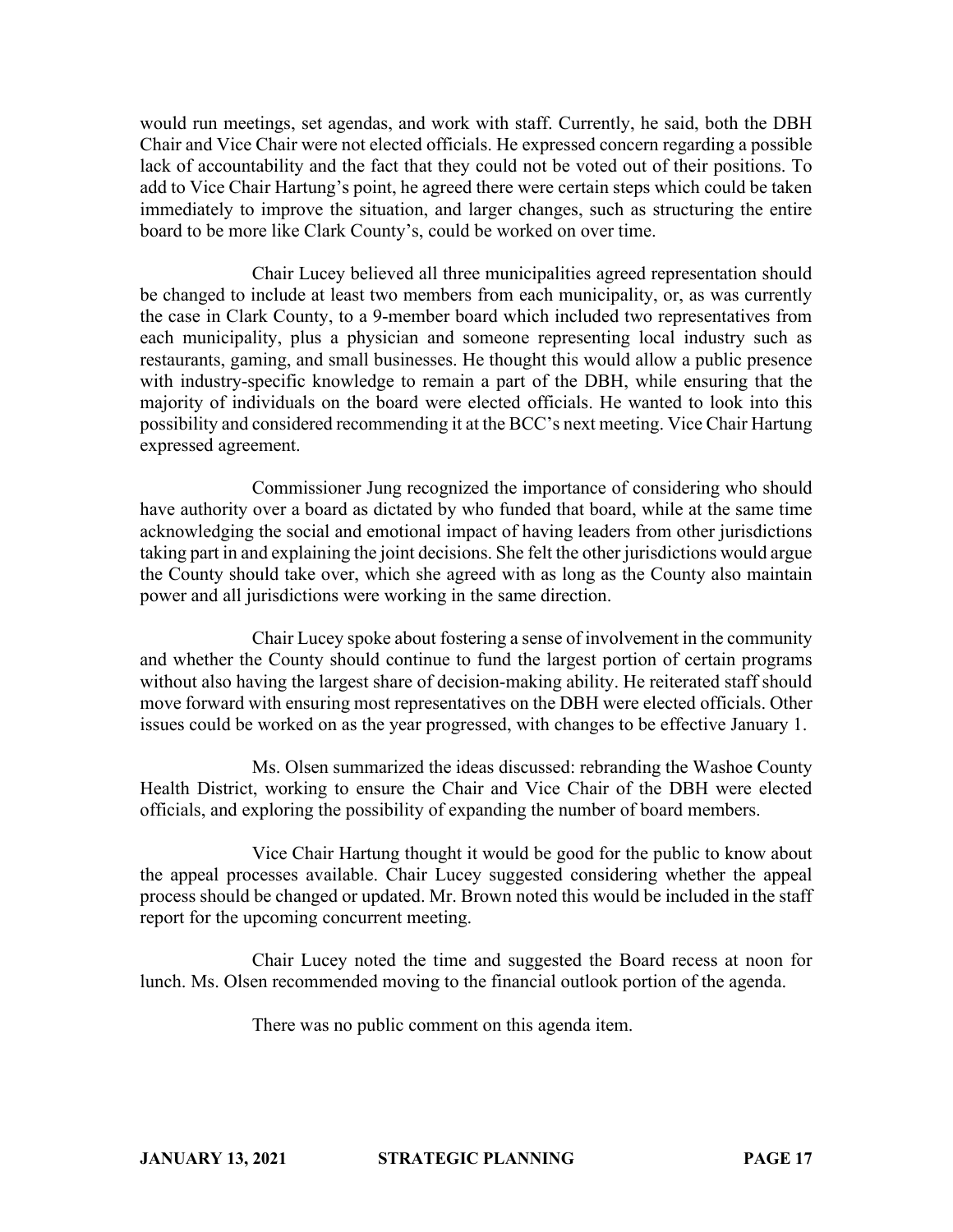#### **21-0054 AGENDA ITEM 6** Financial Outlook.

Via Zoom, Assistant County Manager Christine Vuletich shared a PowerPoint presentation, a copy of which was placed on file with the Clerk. She reviewed slides with the following titles: Maintaining Stability in a Time of Uncertainty; FY 2020 Year-end Results; How Much Fund Balance is Needed?; and Components of Fund Balance. She described how the County's budget had been positively impacted by the federal stimulus and pent-up economic demand after the spring shutdowns. Staff had taken measures to prepare for possible economic fallout as a result of the COVID-19 (C19) pandemic, including reducing transfer-outs and deferring projects which had not yet begun, but pent-up demand after shutdowns, combined with the stimulus, had actually resulted in a large fund balance.

Ms. Vuletich explained that property taxes, the County's largest revenue source, did not always come in equal increments over the year; the period from March to August 2020 had been somewhat dry. Nonetheless, the County's bond ratings had recently been upgraded, which she thought was a great outcome considering the pandemic. However, she cautioned that continued consecutive reductions and volatility or extreme deviations from the planned budget could result in the County being put on a fiscal watch or even a financial takeover by the State of Nevada, as had happened in White Pine County.

Ms. Vuletich spoke about the County's fund balance. \$23.8 million of that balance was currently restricted for a property tax refund settlement, which was the Treasurer's estimate of the County's share of the \$56 million total settlement that would need to be paid. Also committed were funds for administrative programs and assigned purchase orders not yet completed. Approximately 15 percent of the budget was currently unassigned.

Budget Manager Lori Cooke reviewed the Fiscal Year (FY) 2021 Mid-Year Review slide. She discussed how the County would finish up the year. She noted that, because the budget had been formulated and adopted during the height of the spring shutdowns and unemployment, revenue expectations had been adjusted to account for the uncertainty of the impact. Washoe County was currently in a good position, which Ms. Cooke noted was due in part to significant reductions and cost-saving measures taken in the beginning of the C19 pandemic. The consolidated tax (C-tax), which was Washoe County's second-largest revenue source, had come in higher than anticipated. She noted fiscal shifts after the 2020 presidential election were still possible because of changes to the administration, and it was not yet known whether there might be an additional stimulus package. She explained there were currently no direct funding allocations planned for local governments in the latest proposed bill. Due to emergency response expenses and other costs, as well as the continued economic uncertainty, staff continued to monitor developments.

Ms. Vuletich continued the PowerPoint presentation by reviewing the following slides: Outlook: Uncertainty & Maintain Stability and Economic Outlook (3 slides). She mentioned concerns regarding unfunded mandates, saying she heard the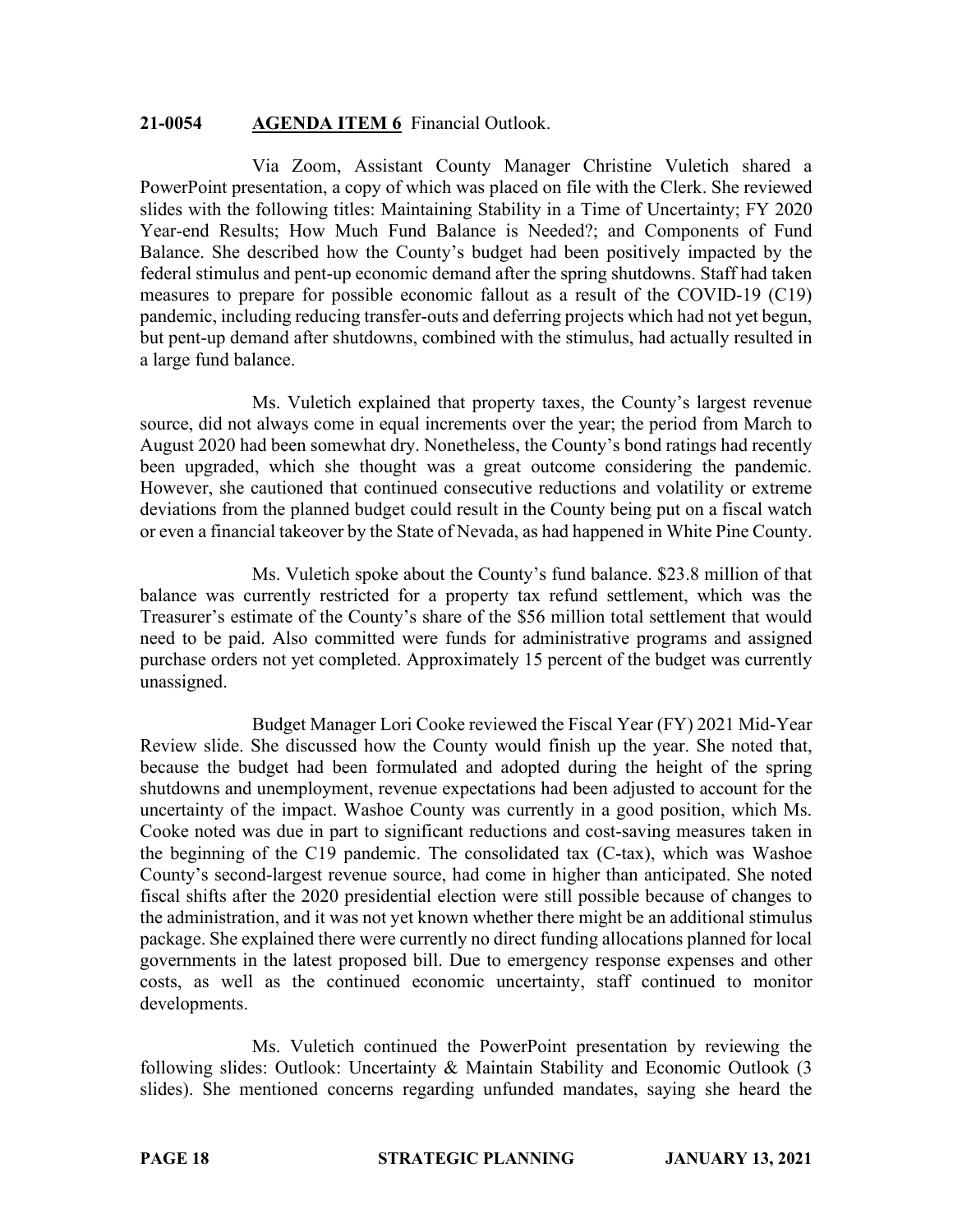previous day that the State of Nevada was in dire straits with funding, asking departments to cut 12 percent from their budgets going into FY22. She admitted there were several unknowns and the future economic outlook was still murky. Though the economy had rebounded in the latter part of 2020 with eight months of job growth, that was reversed in December 2020 with a net loss of 140,000 non-farm jobs. Much of this had been driven by the C19 pandemic via business restrictions, stay-at-home orders, and impacts to the leisure and hospitality industries, all of which caused a loss of 500,000 jobs. There were still 3.9 million fewer jobs than there had been prior to C19. The government, education, and healthcare sectors had also lost 5,000 jobs, and nearly all labor markets were showing signs of weakness.

Ms. Vuletich said Washoe County had been very fortunate. December's numbers for Nevada would be available the following week, but while Clark County recently hit a 11.5 percent unemployment rate, Washoe County was holding at 5.4 percent. She believed Washoe County performed better than some areas due to its diverse economy. She said the Coronavirus Aid, Relief, and Economic Security (CARES) Act funding had not been announced when staff put together the FY21 budget in early 2020, and there had been much uncertainty as to when businesses would be allowed to reopen. The economy began improving in May; hopes were high that these trends would continue, but there was no guarantee that would be the case.

Ms. Vuletich mentioned online sales had increased dramatically during the pandemic. Governments had been concerned about online sales for years as they had not been able to charge tax if a seller did not have a physical business presence in their state. A court ruling in 2018 changed this. In 2020, online sales had increased 84.3 percent over the same period the previous year. However, with C19 still looming, there had also been a decline of one-half percent in economic indicators, due to reduced gaming activity.

Ms. Cooke concluded the presentation by reviewing slides with the following titles: FY 2022 Budget Outlook (3 slides); Next Steps; and Questions. She explained the FY22 budget outlook, stating allocations made the previous year would carry forward with no changes. The Public Employees' Retirement System had increased its split with employees, and half of this was under employers' purview. An interlocal agreement was being worked on and staff was waiting on more updates from County departments. The BCC had approved projects, and funds had been utilized from the CIP balance; the stabilization reserve would become part of the restricted balance as it was not available for operations. Staff would not know exactly what to anticipate for June C-tax until August but would keep an eye on it. There were still many unknowns which could impact taxable sales and, though there were one-time resources that could be utilized if needed, this would not necessarily cover everything. Budget meetings would be held before the end of March, when more details would be available. Keeping everyone updated on the County's fiscal situation was paramount. She said staff could provide updates more often if needed, but they would not have property tax estimates or a pro forma from the State until between mid-February and late March.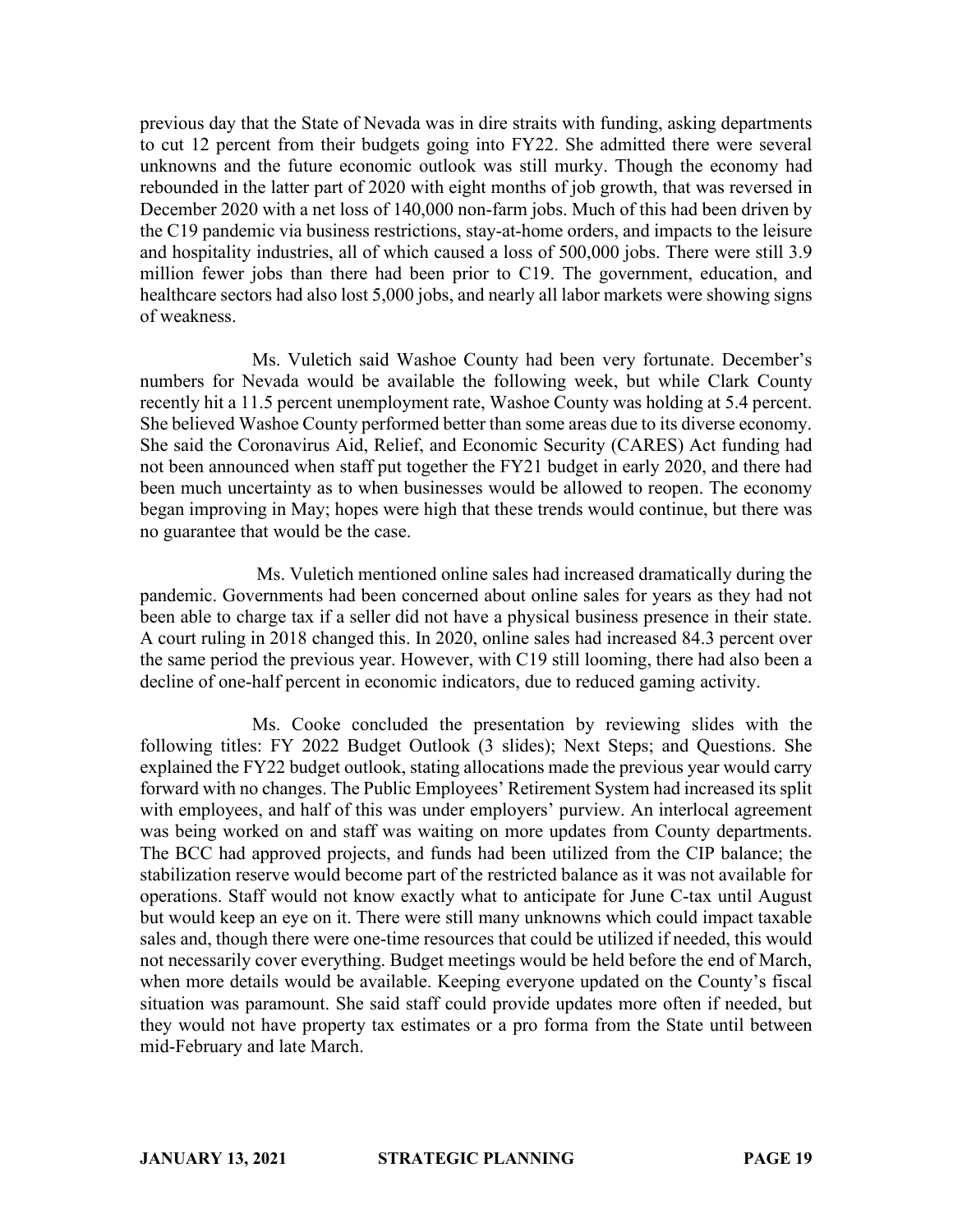Chair Lucey thanked Ms. Cooke and Ms. Vuletich for the information and said the Board could request more time with staff if any questions arose.

There was no public comment on this agenda item.

# **12:14 p.m. The Board recessed.**

## **12:49 p.m. The Board reconvened with all Commissioners present.**

Chair Lucey noted there had been no public commenters signed in to speak on Agenda Item 6 prior to the Board's recess.

**21-0055 5.D. Strategic Direction #4**: Supplemental Government Services Tax.

Erica Olsen, Chief Operating Officer and Co-Founder of OnStrategy and facilitator for the workshop, advised there were two discussion topics remaining.

Assistant County Manager Christine Vuletich conducted a PowerPoint presentation, a copy of which was placed on file with the Clerk. She reviewed slides with the following titles: Background; Allowable Uses; SB11; and Discussion. She explained taxable vehicle sales were one of the largest sources of revenue for the County each year. She said these taxes did not hold through every year and did not have to go on a ballot to be approved; they could be implemented by regular ordinance, which would require first and second readings. She commented other agencies were also looking for revenue. Currently, only the County could impose these taxes, but the potential approval of a new bill in Legislature could allow the Cities of Reno and Sparks to also do so. She was not certain where the bill would go or what the allowable uses for those taxes would be.

Government Affairs Liaison Jamie Rodriguez provided a quick overview of Senate Bill (SB) 11. She commented there had been a bill draft request (BDR) discussion at the Reno City Council's August 26, 2020 meeting, where they expressed interest in implementing a supplemental government services tax (SGST) to help with the cost of providing human services and addressing homelessness. The topic had been postponed until after the recent concurrent meeting about the Nevada Cares facility. If the City of Reno implemented a SGST, she noted, Washoe County could also implement one, but only in the unincorporated areas of the County. It was unclear whether the tax could also be implemented for Sparks residents. She felt it was a matter of which entity decided to implement it first; if the County did so, the City of Reno could not, and vice versa. If the City of Reno proceeded with the SGST, however, she cautioned they could act on it quickly.

Chair Lucey asked whether the City of Reno currently received any portion of the government services tax (GST). He thought Washoe County utilized it to pay for the Regional Emergency Operations Center and other needs. Budget Manager Lori Cooke responded the current basic GST rolled through C-tax distribution through the State of Nevada and was distributed per a formula, with the Cities each receiving a portion. She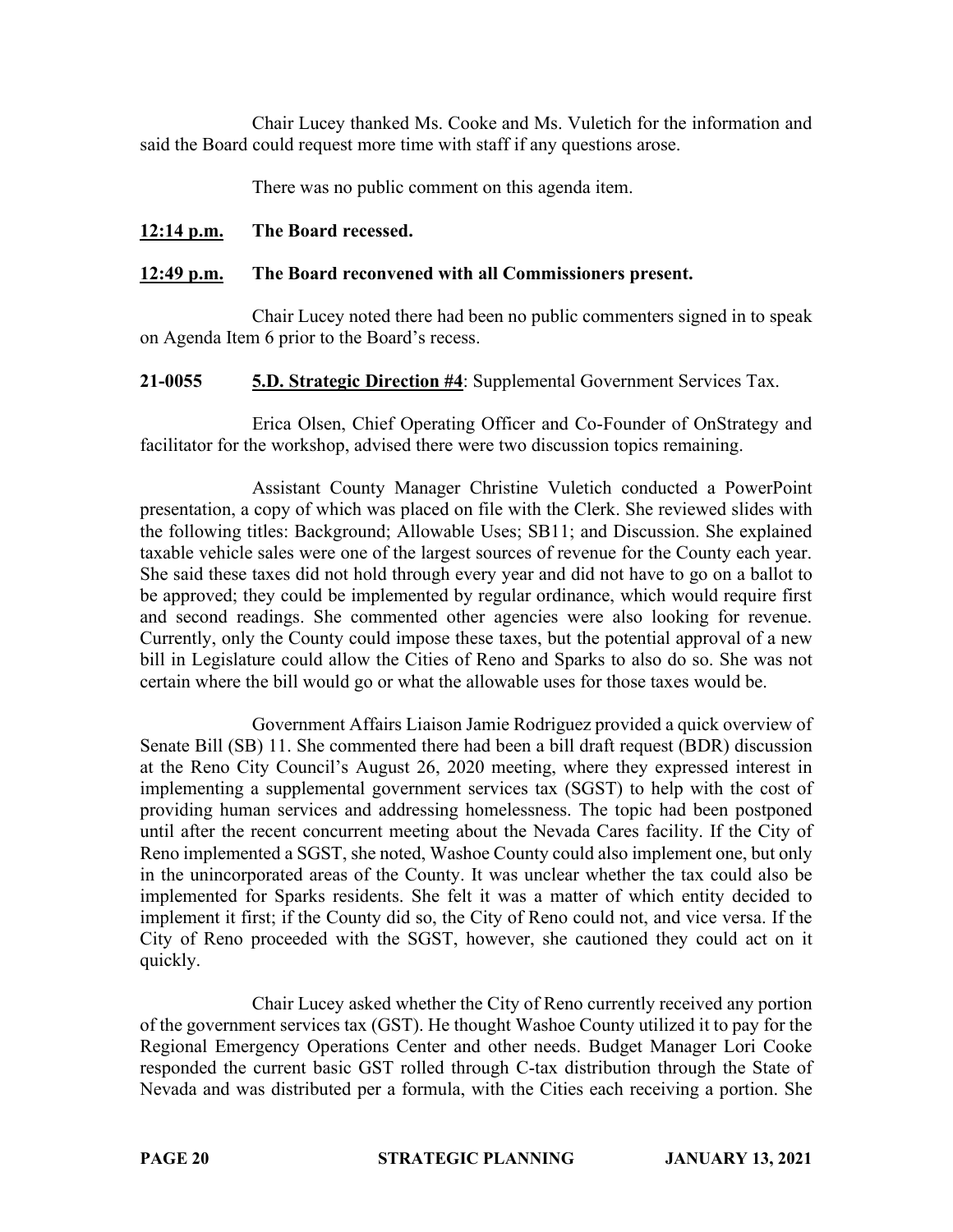mentioned the Department of Motor Vehicles (DMV) held back a 6 percent administrative fee for collecting and submitting to the Department of Taxation.

Chair Lucey said the bill would go through the Government Affairs Committee. Commissioner Jung requested information regarding what administrative fees the County charged other jurisdictions, if any. She indicated the State of Nevada, with a 12 percent budget gap, would soon pass some of its budgetary burden onto local governments, and the County would need to do whatever it could to collect revenues.

On the call for public comment, Mr. Hugh Ezzell spoke about the subjects discussed during the strategic planning workshop. He said the fight over money with other jurisdictions was nothing new, and he suggested the County tighten its belt further, reminding the Board that constituents, too, were struggling financially. He opined residents were not being considered, noting the worsening unemployment rate and housing crisis.

Mr. Kenji Otto spoke about being retired and on a set income, and how added taxes would impact his household. He considered selling their home and moving to a different county, though he said his wife would prefer not to do that. He stated he would not buy another car in Washoe County if new taxes were implemented. He knew many citizens in similar financial situations would also be hurt, and he said the County and its Commissioners would lose both residents and votes by imposing additional taxes.

Ms. Galassini read an emailed comment submitted by Ms. Teresa Scalise, in which Ms. Scalise stated the tax was a bad idea, especially for struggling households and those on a fixed income. She said vehicle registrations were already taxed, and this new tax could force people to sell their vehicles. She asked the Board to vote no.

Via the Zoom app, Ms. Gina St. Dores commented she had been a resident since 1992. She spoke about the region's growing housing issues and job loss, opining that lockdowns were stifling economic recovery. She believed the economy needed to be carefully reopened. She suggested hiring temporary workers to do C19 cleaning and distribution of personal protective equipment, which she felt would help improve the economy while addressing the health crisis. She opined adding a SGST was inconsiderate of constituents who did not know where their next income would come from; it would also be an added burden to those seeking employment or struggling with housing costs. She hoped the Board would consider more productive solutions rather than implementing additional taxes.

Vice Chair Hartung recalled owning a business during the great recession, the huge job losses that had occurred during that time, and how unemployment statistics had not accounted for all the business owners who were struggling or had lost work. Although the SGST would be based on vehicle manufacturers' recommended sales prices, he said, there was no real connection between vehicle drivers and the region's homelessness issues; he preferred taxes be applied to and used to pay for similar things. For example, he would likely be supportive of a tax enacted on vehicles in order to pay for the region's road systems. He suggested asking voters what they wanted. He recognized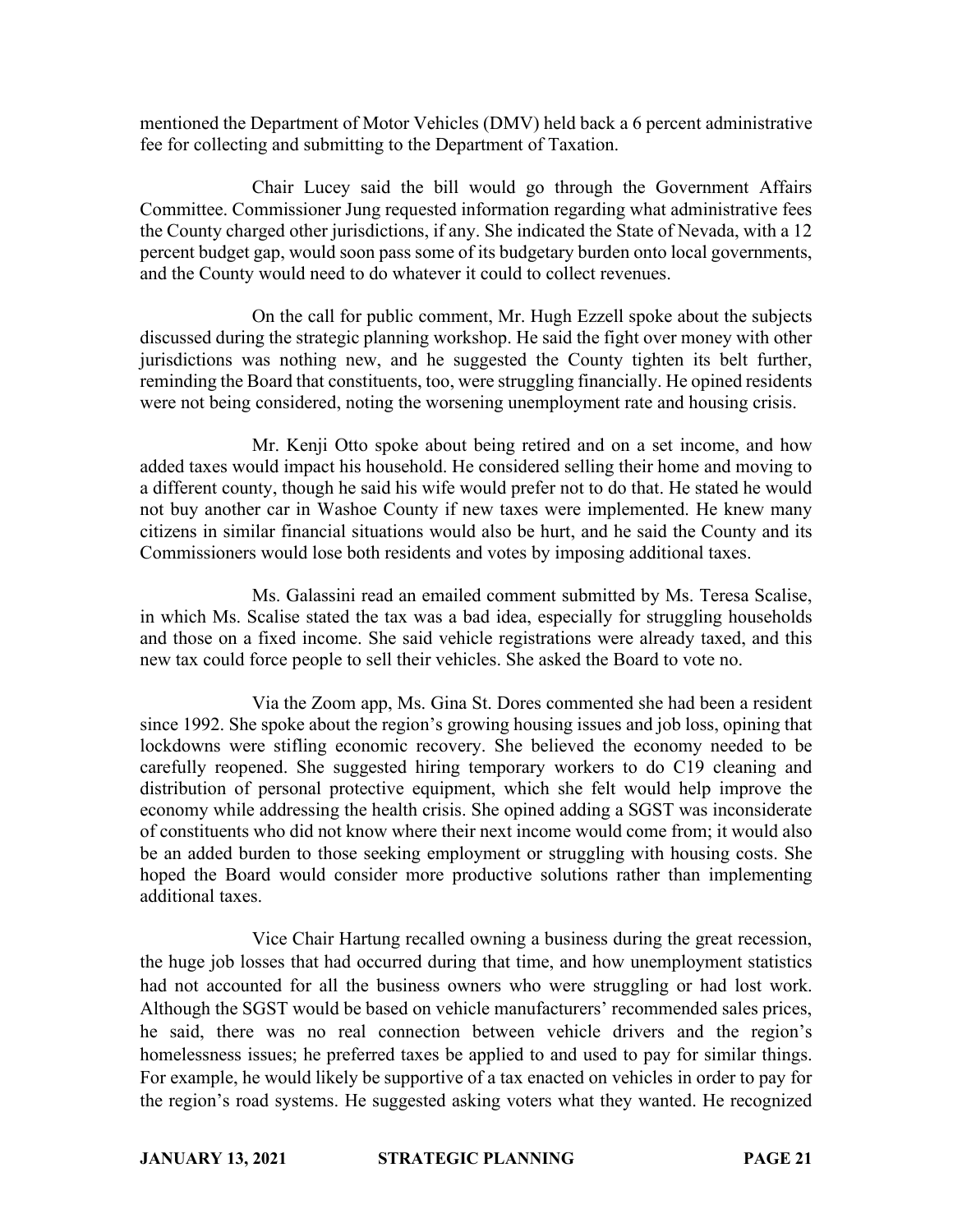the City of Reno was also trying to enact the taxes, but he was not in favor of the County doing so just to get it done before the City could. He felt implementing a SGST during a time of economic difficulty would be unwise.

Commissioner Jung expressed doubt that the average resident in her district spent \$30,000 or \$40,000 on their vehicles. Chair Lucey indicated he did not want the County to take a position on the SGST currently. The subject had been brought forward for discussion because it had come up so many times as a possible answer for funding, and discussion was needed regarding the reasons the Commissioners supported or did not support the tax. He felt it was important to consider potential benefits and drawbacks.

Ms. Olsen asked whether there was a possible scenario where such a tax made sense. Chair Lucey said that would be a broad discussion.

Commissioner Herman indicated she had received many phone calls from citizens hearing about a potential new tax. She said she did not want to create more homelessness, worrying that a new vehicle tax might be the difference between keeping some people on or off the roads and therefore employed. She indicated she would not vote for something that would put more people in a situation the region was working so hard to cure, and she opined the money had to be found some other way.

Chair Lucey said it would be great to have money laying around to fund all sorts of things, but a tax was a tax. The SGST would have to be paid not only when residents purchased vehicles, but also every year as they registered. 24 departments, from Public Safety to the Human Services Agency to the courts, were against implementation of the SGST. He did not think it was a great idea but reiterated the discussion was necessary.

Commissioner Hill noted Vice Chair Hartung had brought up two points. If the tax were to be used for road construction because it generated actual revenue on the County's roads, it might make sense because jobs would be created by those projects. She noted jobs were created by supporting the region's homelessness services as well. She thought the County might be okay with the revenues it currently had, and she expressed hesitance to support a SGST unless there was both a clear budget deficit and a direct correlation between the new tax and the services it would fund for the community.

Chair Lucey expressed concern that, if passed, SB11 would become a State law, and not only the City of Reno but any incorporated Nevada cities could implement the tax. He thought the bill had the potential to be devastating and it could set a bad precedent as drafted. As a Commissioner, he could not tell the State how to manage its affairs, just as the Commissioners would never allow the City to tell them how to run the County. He reiterated discomfort with the bill, saying it needed more work regardless of whether the Board supported moving forward with a SGST.

Commissioner Jung indicated that any city imposing such a tax would be asked to contribute more for the region's homelessness services, the Board of Health, and forensic services, for example. She noted they had other outstanding bills not yet paid.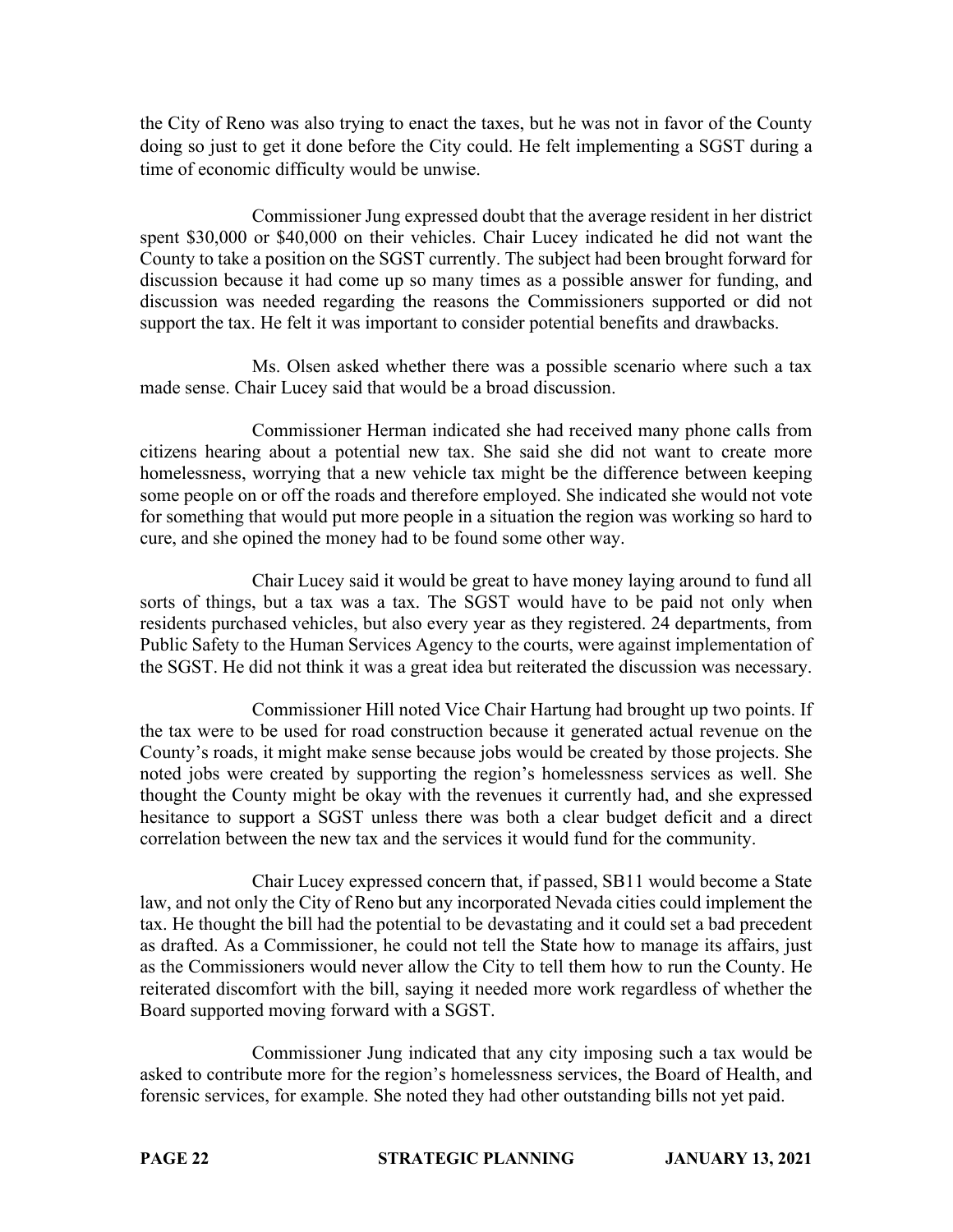Chair Lucey spoke about renovating rules and regulations that had been drafted more than 40 years ago. He realized Washoe County was growing, and along with that growth came larger regional needs; he stated the County needed to operate as such. The Chair wanted things run like a business, without handshake deals. He believed there was already little trust in government and it would only be further undermined if the County were to enact a tax residents could not even see. He asked whether the City's budget was truly efficient, saying they should earn back the trust of the community and work to safely reopen businesses before trying to enact new taxes.

Commissioner Hill indicated the SGST was a regressive tax which was likely to unfairly impact the more vulnerable members of the community. She stated she was a proponent of taxes, felt that local governments needed more revenue, and understood that the City of Reno was struggling with its budget. However, she thought something more along the lines of a property tax would be more appropriate and would have less of an impact on those residents who were already struggling to survive.

Vice Chair Hartung added enabling an SGST would cost a lot for businesses in the region with vehicle fleets. Those costs would then be passed on to customers, which would affect the local economy. He recalled the advisory question had failed by 59 percent. He said he was taking his position because it had to do with fiscal responsibility.

Commissioner Herman stated she did not want it on her conscience if constituents were driven to homelessness as a result of such a tax. She knew many residents' vehicles were barely holding together as it was, and an added tax burden every year would be one more thing residents struggled to afford.

Chair Lucey said it was never fun to tell departments they had to make cuts, but it had to be done at times. Without additional taxes imposed, revenues would decrease and the County would not be able to provide as many services and citizens could suffer. During the recession, he recalled, many cuts had been made and impacts from those cuts had been felt for years. 51 percent of the County's budget came from property taxes; as capital markets rebounded, growth of between 6 and 7 percent could happen, but the County could not increase taxes that quickly. The Board had frequently discussed secondary revenue sources, including gas or vehicle taxes. Staff could work to become more efficient, but efficiency could only go so far. He knew the conversation was tough to have, but he believed it was prudent to discuss such concerns.

The Chair reminded everyone that flooding issues persisted in the North Valleys, and even the rainy-day fund was insufficient to cover the remaining costs. He noted there were still individuals in those parts of the County who felt they had not received the response they needed. These types of problems would persist. The budget would always be constrained, and he said it would be up to the discretion of the voters to make tough decisions.

Vice Chair Hartung believed businesses needed to be in control of their costs. If a business owner provided a quote a customer did not like, that customer had the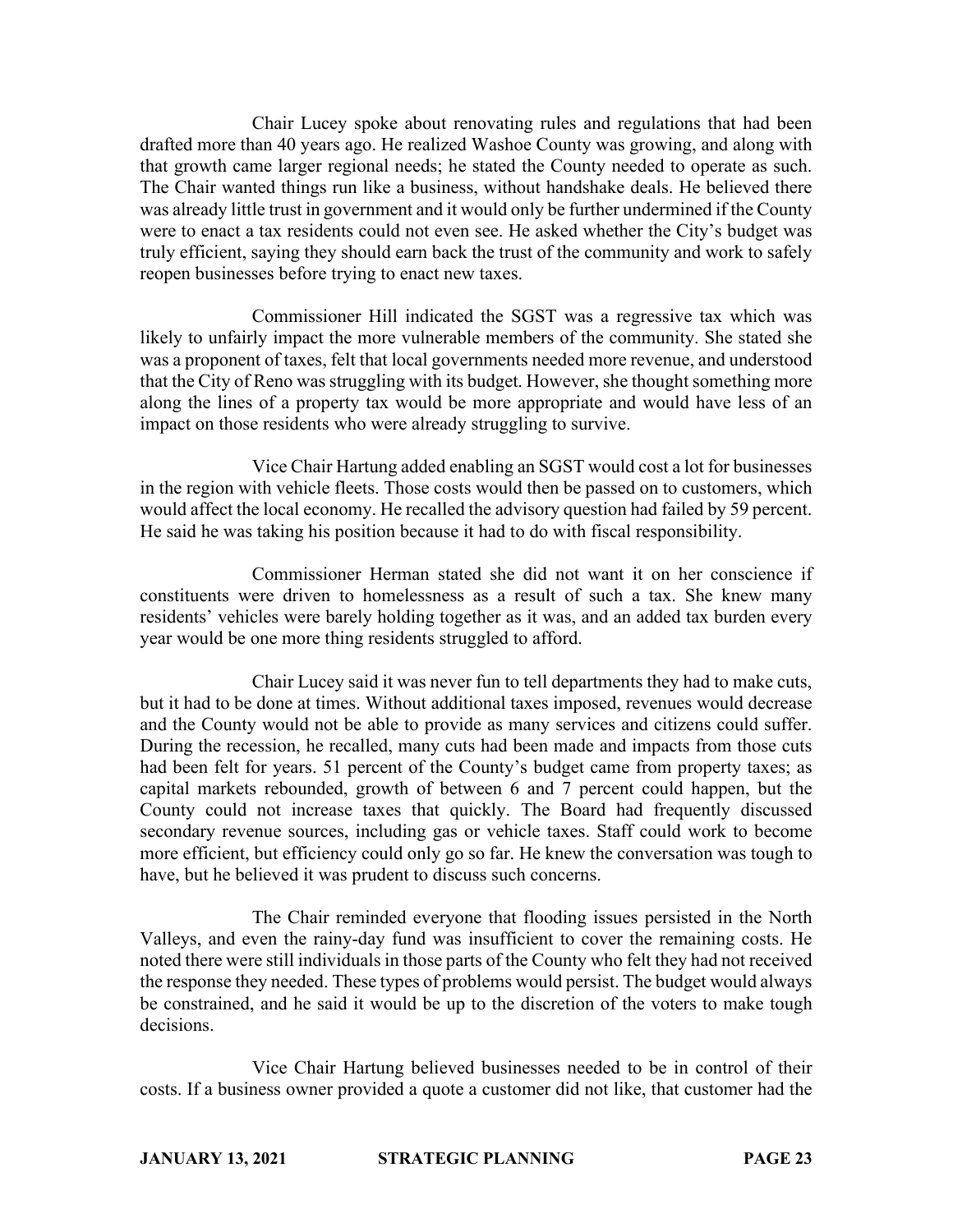option to shop around. In government, however, this was not always possible. He advocated caution and expressed appreciation for the discussion regarding a difficult subject. He noted that, even after putting 145,000 miles on his car, it was still expensive to register each year, but he budgeted each year for that expense. He also agreed the SGST would disproportionately affect those in the County at the lower end of the income spectrum. He knew there were senior citizens who sometimes had to go without certain things so they could afford other expenses, and this was the nature of a fixed-income lifestyle, as Social Security was not increasing commensurate with inflation.

Chair Lucey thought Commissioner Jung had brought up a good point, and he wondered why the DMV received a 6 percent fee just for collecting taxes. If the County also had to do administrative work to deploy taxes for the Cities of Reno or Sparks, he wondered, could it also charge a fee like the DMV? He said the County paid more than any other entity, yet the other municipalities never seemed satisfied with their revenues and were always seeking more. He knew their structures were different and they relied more on C-tax than property taxes, but he felt it was important to stay within a budget.

Commissioner Hill indicated the City of Reno potentially enacting the SGST to put more funding towards homelessness services might help. Commissioner Jung indicated she might support this. Commissioner Hill continued that money put towards the region's Continuum of Care (CoC) could help the bigger picture overall. However, she said, the County was not prepared to enact additional taxes on every citizen. She hoped staff would approach the Legislature to advocate for non-regressive taxes that could help with the long-term picture overall.

Chair Lucey indicated discussions regarding taxes were always difficult and he could not think of a specific scenario where a SGST made sense to him. He noted there was a gas tax for road improvements and government needs, and he reiterated he simply could not support the SGST with the current C19 pandemic, which had resulted in increasing unemployment, homelessness, and struggling businesses.

Mr. Brown mentioned he heard people pose the question of why an entity would impose a SGST if the \$13 million it would generate would be used to defray the \$8 million in homelessness expenses; this was not his recommendation. Vice Chair Hartung responded by inquiring about the benefit to drivers. Mr. Brown admitted they would not receive a benefit; he was merely explaining this was something Statute allowed the County to do. Vice Chair Hartung said taxing one group to pay for another did not make sense to him. He acknowledged the region's vehicle tax structures would need to be changed at some point. As combustion vehicles decreased in popularity and people spent less on gas, there would need to be other ways for the County to receive taxes that covered the cost of road construction and maintenance. However, currently, he did not think an added tax was the solution.

If the County moved forward with the CoC, Commissioner Hill remarked, consolidation of services might be possible, which could lead to longer-term savings. She looked forward to the auditing committee reviewing how homeless services were being

**PAGE 24 STRATEGIC PLANNING JANUARY 13, 2021**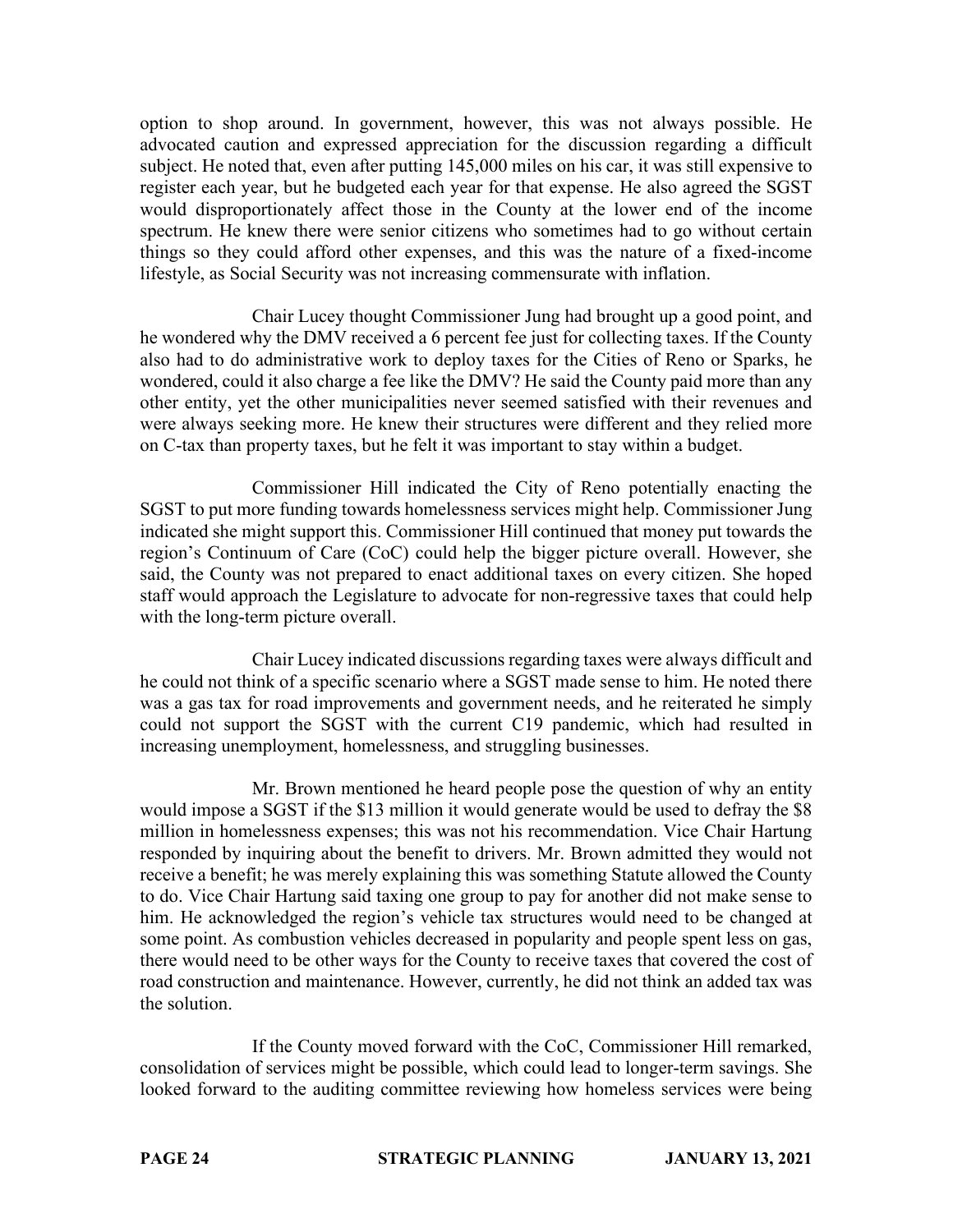provided so staff could show how the funding went directly to helping people who were homeless or struggling with housing needs. She indicated citizens could be shown these were direct expenses which benefitted the community.

There was no action taken on this agenda item.

## **21-0056 AGENDA ITEM 7** Board of County Commissioners Rules and Procedures.

Chair Lucey stated the census had recently been completed and he hoped to receive information soon as to how the County was growing. He opined Washoe County would need to begin acting like the sizeable county it was becoming, including the operations of the Board of County Commissioners (BCC). He explained each Commissioner operated differently, and he believed changing the Chair and Vice Chair each year put staff at a disadvantage, causing them to have to readjust frequently. He suggested the terms of these positions be changed from one to two years. He opined the Chair should be a Commissioner who could control the business of the BCC. He said every Commissioner's vote should have equal value, and any Commissioner could request to have an item added to an agenda. He recommended each Chair serve for a period of 24 months, beginning in even years, leading through election cycles and Legislative sessions before retiring the position. He felt this would improve consistency with staff by developing an understanding of each Chair's style and manner of operation. With the County's issues becoming larger, he opined, regular changes to the structure of the BCC could be problematic.

Chair Lucey brought up communication and how the Commissioners preferred to work with staff. He said it was the Commissioners' job to act as an intermediary for the public in each of their districts, and to relay the challenges and frustrations of their constituents to staff so the County could be functionally effective. This went back to trust in government and the need to be effective tools for the constituents they served. Each individual Commissioner's communication preferences should be considered, and he recalled Commissioner Herman's desire to receive agenda packets earlier to give her more time to digest it. He wanted more than just a weekend to review and read through information, do background research, and reach out to citizens who might be impacted. He added that the rules of the Clark County Board of Commissioners specified the Chair would elect members of each board they represented.

While the BCC could not elect chairs or vice chairs for all boards, Chair Lucey continued, he felt they should be allowed to select the leaders of any boards that Washoe County funded the majority of or assumed control of, such as the District Board of Health or the Community Homelessness Advisory Board. He said the BCC knew which of its members were most experienced in certain subjects, like Vice Chair Hartung with water resources. Since they knew the strengths among them, Chair Lucey opined the BCC members should also be able to discuss the best ways to place Commissioners as members of boards throughout the community. He felt the structure had not been available for the Board to do this in the past. He continued Commissioner Herman was excellent in working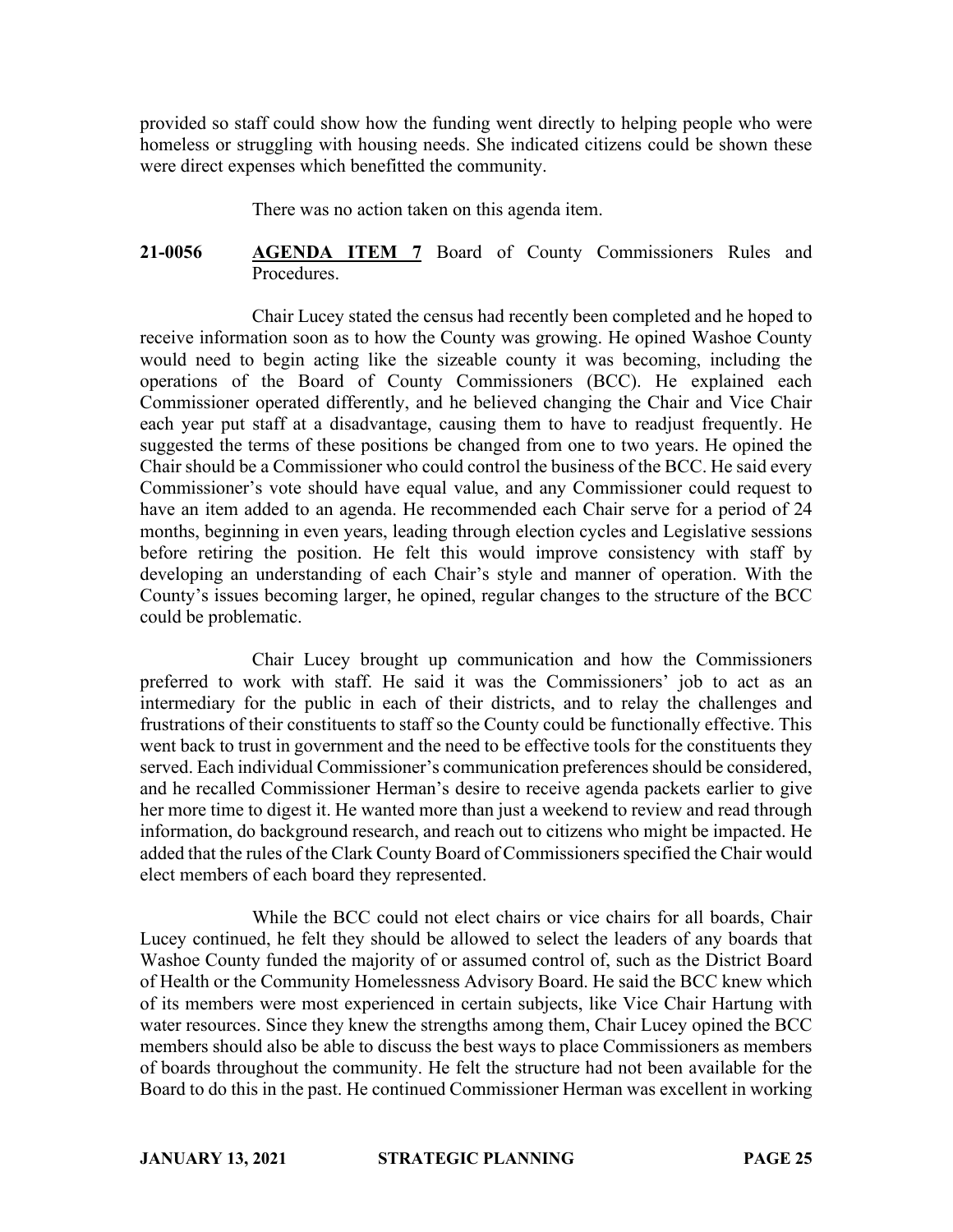with the County's rural residents and advocating for individuals. He thought a broader discussion regarding structure would give staff a better springboard. He noted each Commissioner had a busy schedule and there was nothing part-time about the job, though they still managed to fit it into their lives. He thought it would help the Board's structure to consider retaining each Chair and Vice Chair for a 24-month term, beginning in January on even years. This would allow the Commission to really work towards solving issues and working with staff and management effectively.

Commissioner Jung felt things were being done more strategically and effectively than in the past, and the best person for each role should be deployed. She had no problem supporting a two-year term for the Chair and Vice Chair, as it would help them build stronger relationships with peers and staff. She indicated she wanted to make sure staff understood a Mayor was a different role than a Chair, and she had no problem with longevity as long as staff did not treat her differently.

Chair Lucey hoped every staff member always treated the Commissioners equally, as each one of them served at the benefit of the public and their concerns should be equally valued. Vice Chair Hartung concurred, adding the Board should elect the Chair they felt was best for the job, and the Vice Chair should not just directly ascend but be voted into the role. He served as the Chair on a number of boards, including TMWA, the Flood Management Committee, and the Truckee Meadows Regional Planning Agency, as well as the Vice Chair on other boards. He said the job of the Chair was to be the presiding officer facilitating decisions by the board. He clarified a Chair was not the same as a Mayor since they were still a Commissioner, not ranking any higher than any other member of the Board.

Chair Lucey agreed the roles of Chair and Vice Chair were more responsibilities than titles. He said rules could be suspended and any Commissioner could request an agenda item to do a revote of any Board officers they felt were being ineffective. The role of Chair was to act as an intermediary between the BCC and the public, and make sure staff was working to support the Board's discussions. He took the role seriously, he said, and wanted to put in the extra time and effort so the Board could be effectively structured. During elections and Legislative sessions, the role was even more important, and he recalled working on BDRs just before the Board switched Chairs; while one Chair started part of the process, another had to finish it.

Vice Chair Hartung agreed the suggested changes would be best for continuity. Chair Lucey noted citizens often seemed to have no idea who was running the Board as it changed so frequently. Commissioner Jung added that changing the Chair and Vice Chair so often increased the cost of doing business.

Vice Chair Hartung asked whether the Board, after listening to public comment, would vote on each of the five bullet points summarized by Ms. Olsen in the presentation. Chair Lucey responded they were stylized to take action broadly on the Commission rules and procedures.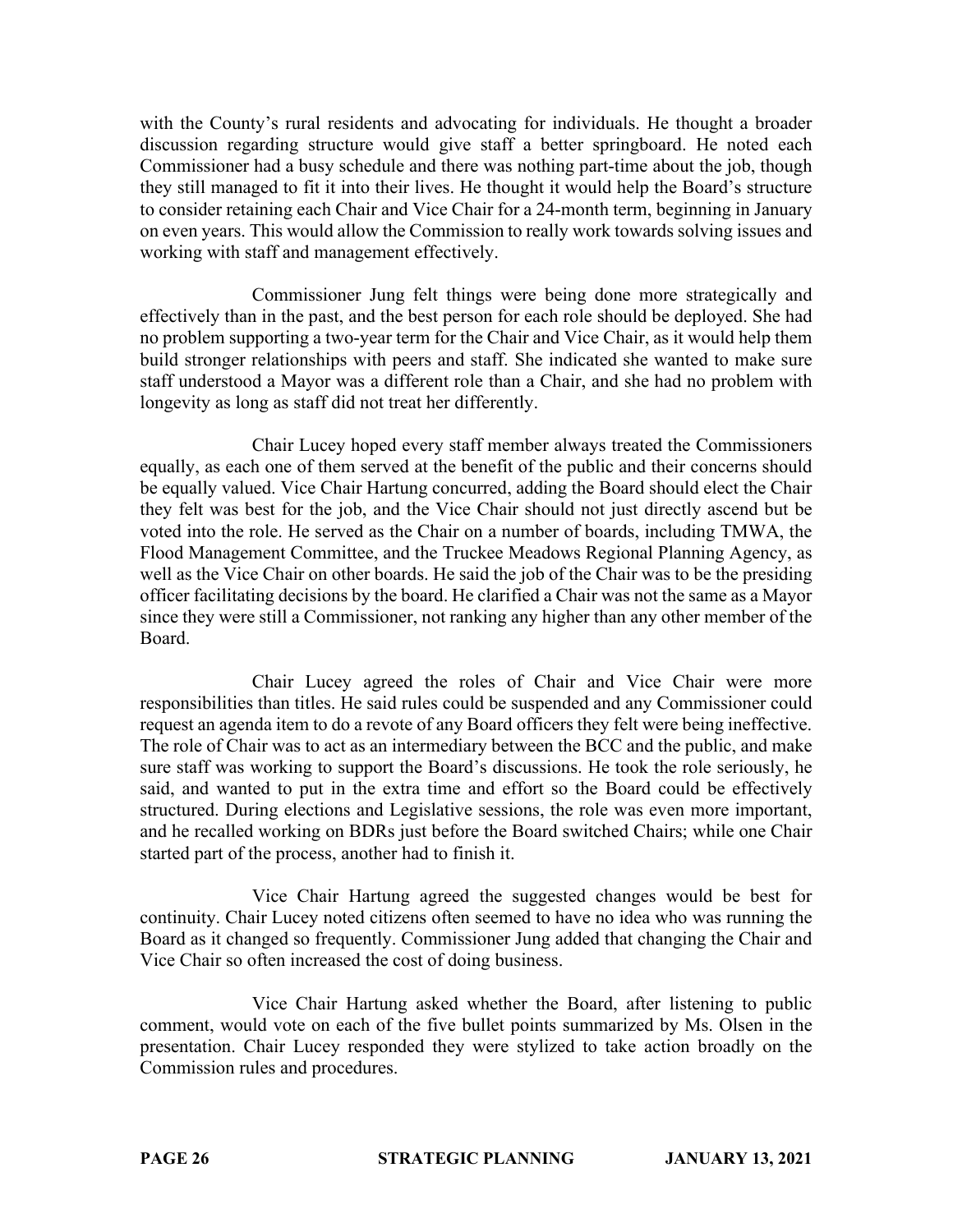There was no response to the call for public comment.

Vice Chair Hartung reiterated his support for the changes to the terms of the Chair and Vice Chair roles as well as Commissioners receiving packets earlier so they could review candidate information more thoroughly in preparation for appointing individuals to different boards. Chair Lucey asked whether Assistant District Attorney David Watts-Vial had suggestions on when or where to implement the suggested changes.

Mr. Watts-Vial opined the discussions had been broad and, because the agenda item had been noticed as being for possible action, he suggested staff prepare changes which the Board could vote on as soon as the next meeting, so comment could be allowed on the recommendations. He added that, since the Board was discussing beginning the Chair's 24-month term in even years, he felt odd years might be better since elections were done in even years. In the event the Chair up for election ended up being voted out, another vote would need to be done. He thought staff and the Board should consider the potential ramifications in such circumstances and perhaps discuss further.

Chair Lucey expressed appreciation for Mr. Watts-Vial's feedback, but felt it was important that the Chair remain consistent when working on BDRs all the way through the Legislative session. He acknowledged a Chair could lose his or her seat, but he believed the Commissioners could communicate with one another regarding effectiveness. He did not recall the Board ever electing a Chair who was coming up for election; they elected Chairs who could fulfill the remainder of their term. Each of the Commissioners were on different cycles, and he thought there were ways to address any concerns that came up. He stated he was okay foregoing a motion that day, to be brought back at the next business meeting to allow citizens time to participate and improve trust in government.

Vice Chair Hartung said he was ready to take action on the policies that pertained to the BCC and its structure. He saw no need to delay it or give staff more to do.

Chair Lucey proposed a motion to amend the Washoe County Board of County Commissioners Rules and Procedures to reflect that the term of the Chair should be for two years, to be elected on an even year. Further, the Vice Chair should also be voted on and not automatically ascend to the Chair position. He stated appointments to boards and commissions should be made at the recommendation of the Chair in an effort to deploy Commissioners in the most effective manner throughout the community, if approved by the Commissioners during a vote.

Vice Chair Hartung seconded the motion but additionally felt the Board should be able to overrule the Chair's recommended appointment to a community board or commission if the Commissioners did not see eye-to-eye with the Chair. Chair Lucey agreed. Commissioner Hill added that individual Commissioners could take a vote on one appointment as opposed to being forced to vote on all appointments.

Chair Lucey amended his motion to reflect Vice Chair Hartung's comments. Vice Chair Hartung seconded the motion.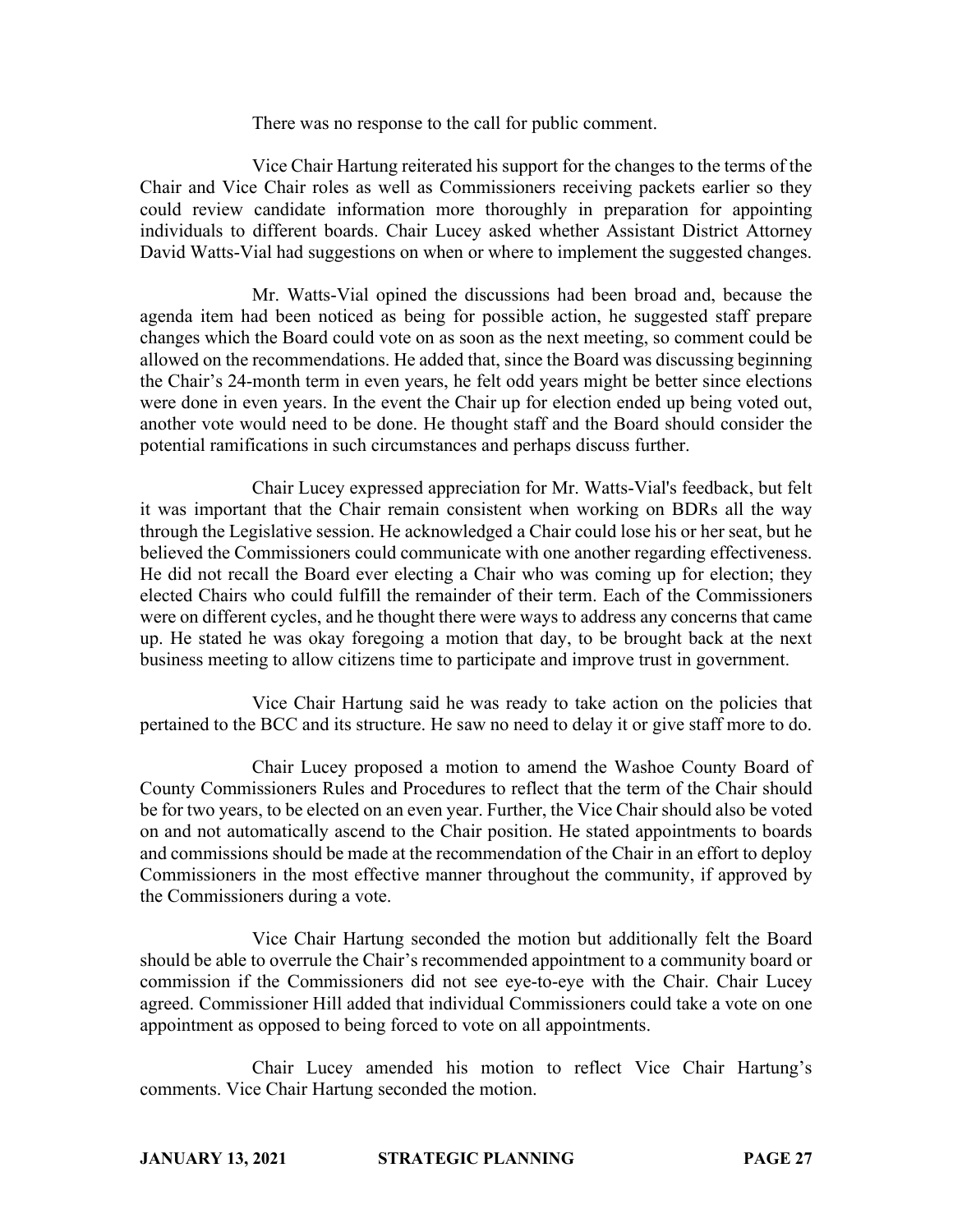On motion by Chair Lucey, seconded by Vice Chair Hartung, which motion duly carried on a 5-0 vote, it was ordered that the Washoe County Board of County Commissioners Rules and Procedures be amended to reflect that the term of the Chair should be for two years, or 24 months, to be elected on an even year. It was further ordered that the Vice Chair position should be voted on and the Vice Chair should not automatically ascend to be the Chair. Appointments to boards and commissions were ordered to be made at the recommendation of the Chair for a Commission vote to best deploy Commissioners in the most effective manner throughout the community. Lastly, it was ordered that the Board be allowed to overrule the Chair's recommendation for board and commission appointments.

Commissioner Hill asked whether the BCC had done the commission evaluation in the past as mentioned in Agenda Item 7.4. She felt it seemed strange and possibly unnecessary to do a self-evaluation. Chair Lucey remarked he had never done this.

Commissioner Jung explained the history of the self-evaluation, saying it was a way for Commissioners to point out when they were uncertain whether an individual or individuals in boards or commission positions were doing a good job and should continue in their role.

Vice Chair Hartung suggested a yearly evaluation reviewing whether various goals and objectives had been met should be done by the Board as a whole. Chair Lucey thought this could be done under the Announcements and Reports section of each agenda, where the Board could discuss what was upcoming or what had gone on in various community meetings. He thought the requirement for self-evaluation should be removed.

Vice Chair Hartung spoke about doing a sort of report card for the BCC. For example, money had been spent to upgrade the sewer plant, and one of his goals was to have the County be a leader in the subjects where he was knowledgeable. He thought it would be helpful to take a high-level look at the BCC's goals and objectives, as well as those of the Commissioners themselves, to evaluate what they had been able to achieve each year.

Chair Lucey said strategic planning meetings were a great opportunity to do that, or something like a State of the County update. He thought this report could come from the County Manager, noting Mr. Brown had provided a similar report during his evaluation the previous year. He thought an annual State of the County report from the Manager based on the BCC's goals from the previous year would be a good element to add to strategic planning workshops.

Commissioner Jung added that a better job could be done of explaining to taxpayers how their dollars were used for various improvements. She felt this would help to improve public trust in local government.

Ms. Olsen asked whether the Board wanted to address the subject of the meeting packets. Vice Chair Hartung expressed frustration about not always being aware

**PAGE 28 STRATEGIC PLANNING JANUARY 13, 2021**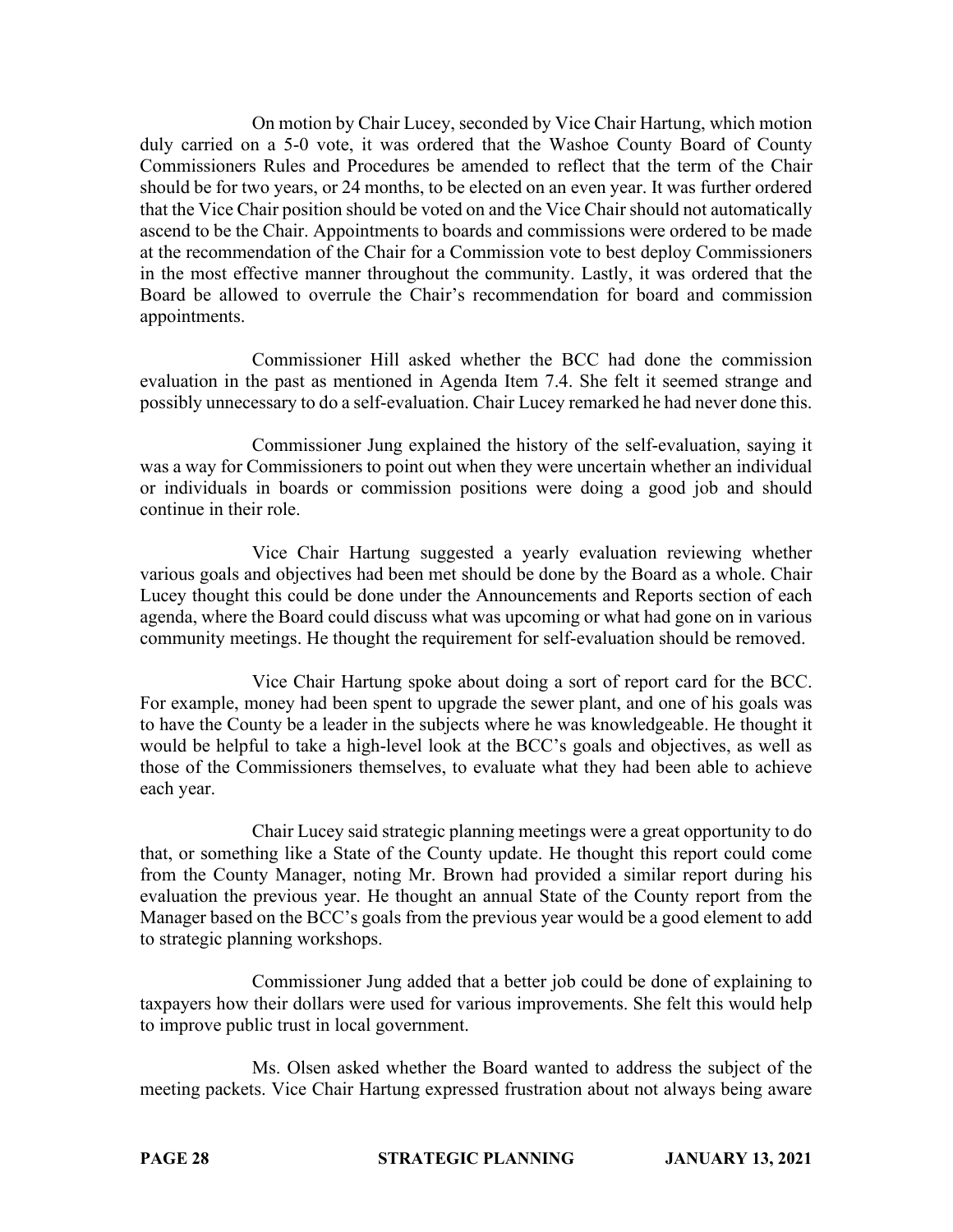of everything going on with certain projects. He noted he would not want information regarding every permit, such as a resident requesting a permit to build a garage. Though he followed the Citizen Advisory Boards (CABs), sometimes certain things did not appear on CABs' agendas. He spoke about resurrecting dashboard reports and provided an example of a charter school in his district which had not been required to go through any boards or public approval processes because its type of use was allowed on the property in question. When signs were put up, constituents began contacting him with questions, but he did not have much information to provide them. He thought more communication on such issues would be beneficial. Though he knew staff was overwhelmed, it was very difficult to digest a full meeting packet when Commissioners received it the Friday before a scheduled meeting on Tuesday.

Mr. Brown asked what a more acceptable time frame for packets would be, adding that moving the date back would also likely impact the cutoff date for items to be added to each agenda. He thought the Commissioners' concerns were fair and it was always a balancing act. Since he had been with Washoe County, he had pushed for more flexibility, and if the BCC no longer wanted last-minute additions to the agenda, adjustments could be made at the staff level.

Vice Chair Hartung clarified he was not in favor of delaying processes as there was already a public perception that government moved at glacial speeds, but he was open to suggestions to remedy the problem.

Commissioner Hill stated the schedule for development items was usually known, and Commissioners and staff knew when bigger items were upcoming, but she understood it was also difficult to get the packets any earlier with the Board's schedule.

Chair Lucey suggested utilizing the Granicus system to allow Commissioners the ability to view upcoming agenda items, even if only in a draft or readonly status. He thought this would allow Commissioners to be versed in upcoming subjects in case constituents were to call about them. He agreed it was difficult to receive calls from the public regarding upcoming projects if Commissioners did not have much information themselves, noting misinformation often spread when that information was not yet available.

Vice Chair Hartung noted this would only pertain to upcoming agenda items. Chair Lucey said staff could fill Commissioners in on other issues such as those going to the Planning Commission or Board of Adjustment, which would not be on the BCC's agendas.

Vice Chair Hartung replied only appeals would be seen by members of the BCC, and Chair Lucey indicated it might be better for the Commissioners not to see every issue because some things went to other boards in order to maintain neutrality. If an issue progressed beyond a specific board and came to the BCC, however, Commissioners would then receive information on it.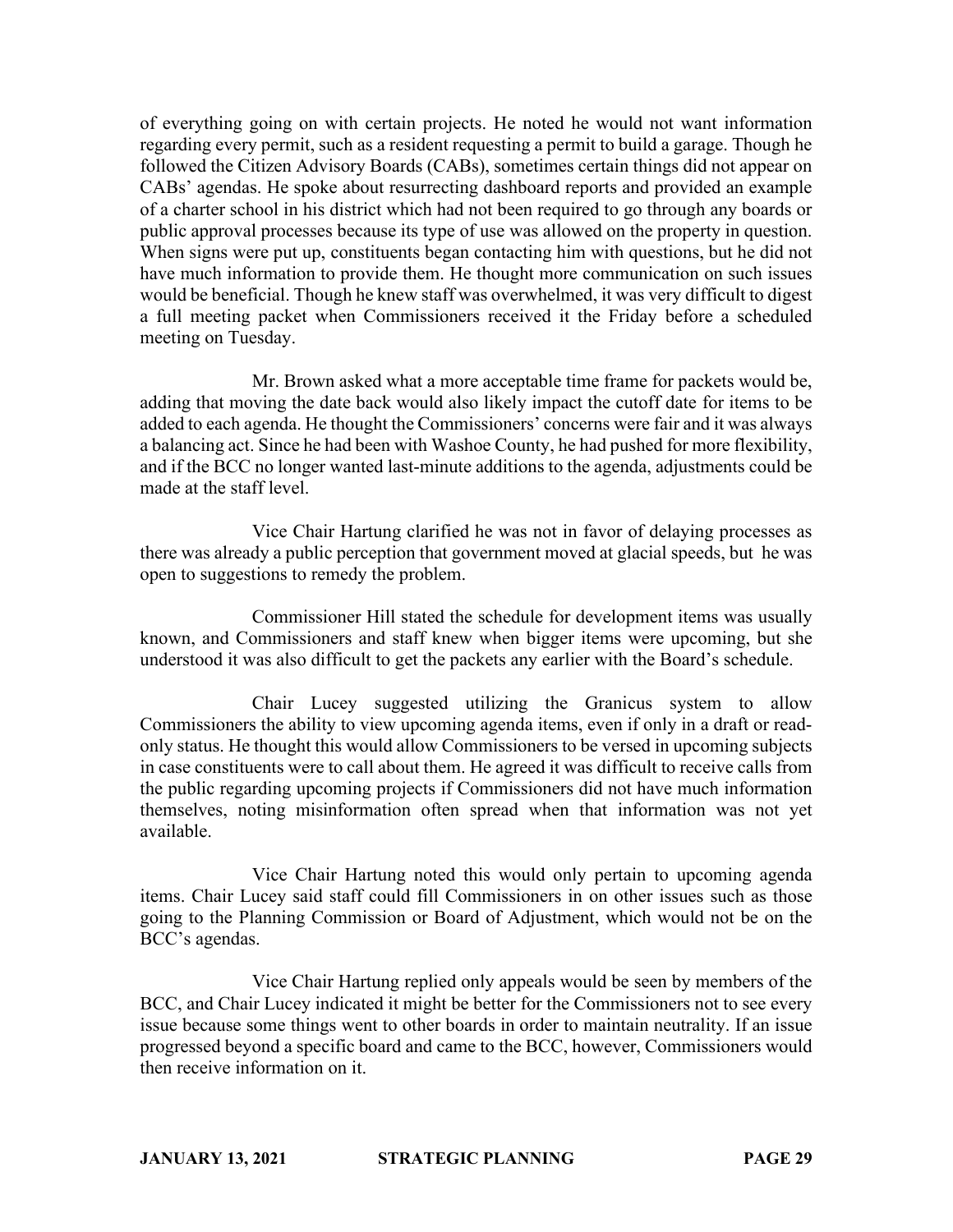Vice Chair Hartung remarked all the information was public information. He clarified he was not suggesting the Commissioners make decisions ahead of time, but rather they be able to understand which issues were in process in the community. He noted numerous subdivisions had been approved in Spanish Springs in the past, and he had known about them. Chair Lucey responded any knowledge staff had of things happening with the Cities of Reno or Sparks before the BCC did could impact their Districts.

Mr. Brown stated he was under the impression there could be legal exposure issues. Assistant District Attorney David Watts-Vial commented that Open Meeting Law (OML) dictated when Commissioners could view things; they were supposed to see information at the same time as the public. He indicated research would need to be done to find out whether the BCC could see information in advance without violating OML.

Regarding upcoming planning issues, Mr. Brown suggested holding monthly review meetings with relevant groups. Vice Chair Hartung remarked Assistant County Manager Dave Solaro used to do that prior to the pandemic. The Vice Chair thought the dashboard had been convenient and helped him to get a feel for various projects and issues in the community.

Chair Lucey believed each Commissioner probably had a different communication style; if Vice Chair Hartung needed a dashboard report, it would be important to provide that to him. The Chair requested constructive dialog regarding the most effective methods and types of communication for each Commissioner and the Board as a whole.

Vice Chair Hartung agreed, noting more new development was currently being planned or occurring in Districts 2, 4, and 5 than in Districts 1 and 3 due to the availability of land. He felt it was reasonable to determine what Commissioners needed in order to be informed and the best way to provide that information to them.

Chair Lucey said it would be beneficial to know about issues with any sort of fiscal impact, given the uncertainty with the County's financial outlook and future revenues, and the fact that every bill introduced at the Legislature came with a fiscal note. He indicated it was useful to see lists of grants and other incoming monies, how that money would be or was being spent, and whether there was funding available for other needs. Information regarding capital improvement projects was important to include. Commissioners needed to be able to evaluate large potential expenditures, such as a new courthouse, for example, while providing clear directives and feedback, and being mindful of both staff and community members' time. Vice Chair Hartung expressed agreement.

Ms. Olsen summarized the discussion for this item. Mr. Brown mentioned they were precluded from expanding the elected official presence on the District Board of Health. Chair Lucey said membership was currently based on the interlocal agreement, but expansion would be something that could be discussed in December if the Board chose to modify the agreement.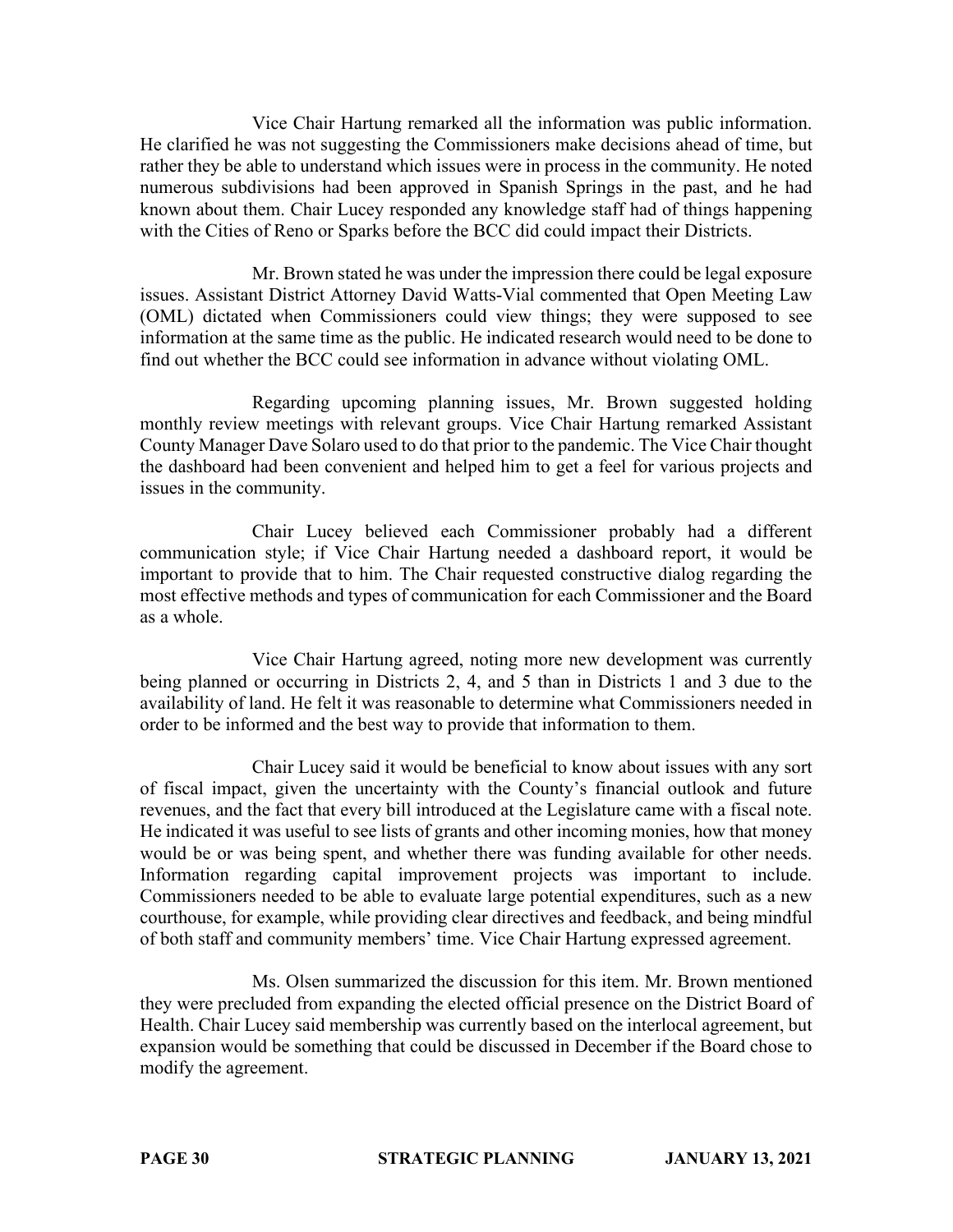Vice Chair Hartung clarified discussion would be needed by October in order to make amendments by the deadline. Chair Lucey agreed and said he felt functionally better regarding the potential upcoming changes.

# **21-0057 AGENDA ITEM 8** Public Comment.

Mr. Hugh Ezzell said he had heard good things from several Commissioners regarding the supplemental government services tax (SGST), and he felt the Chair was working hard to keep the County moving forward. He believed the number of citizens struggling financially outnumbered those who were not, and he hoped the Board would keep this in mind when considering the SGST. Regarding voting for expansion of boards, he did not think the best-qualified individual always got voted in. The position Dr. Anthony Fauci held was important, but Mr. Ezzell opined he was not the most qualified individual for the job. He urged the Board to find money elsewhere and only pay for the basic services County residents needed. He suggested reducing employee compensation to further cut costs rather than implementing an added tax. He compared government spending to the use of a credit card, and the County should not buy something it could not outright afford.

Mr. Kenji Otto said there was a time in his life when he was homeless. Most homeless individuals, he said, did not want to get off the streets quickly, and some even wanted to be there. He noted he had taken in a homeless veteran shortly before the COVID-19 pandemic began who stayed until Thanksgiving. He thought California was transporting homeless correctional residents to Reno, which he felt needed to be researched. He told a story about his time in government where he purchased 25 computers for \$25,000 when he had been tasked with buying five for the same price. He suggested governments of any size could cut back on waste, citing examples where he thought Washoe County was being wasteful. He spoke about water being stolen for a month in Cold Springs by homeless individuals and he wanted this fixed.

# **21-0058 AGENDA ITEM 9** Announcements/Reports.

County Manager Eric Brown said valuable input had been received and staff would begin working on things. Chair Lucey thanked Assistant County Manager Dave Solaro, Mr. Brown, and Erica Olsen, Chief Operating Officer and Co-Founder of OnStrategy and facilitator for the workshop, for putting the strategic planning session together. He said the discussion had been productive and good conversations were had regarding difficult topics. Commissioners Jung and Herman and Vice Chair Hartung agreed and expressed gratitude to staff. Chair Lucey thanked everyone for their service and hard work.

\* \* \* \* \* \* \* \* \* \* \*